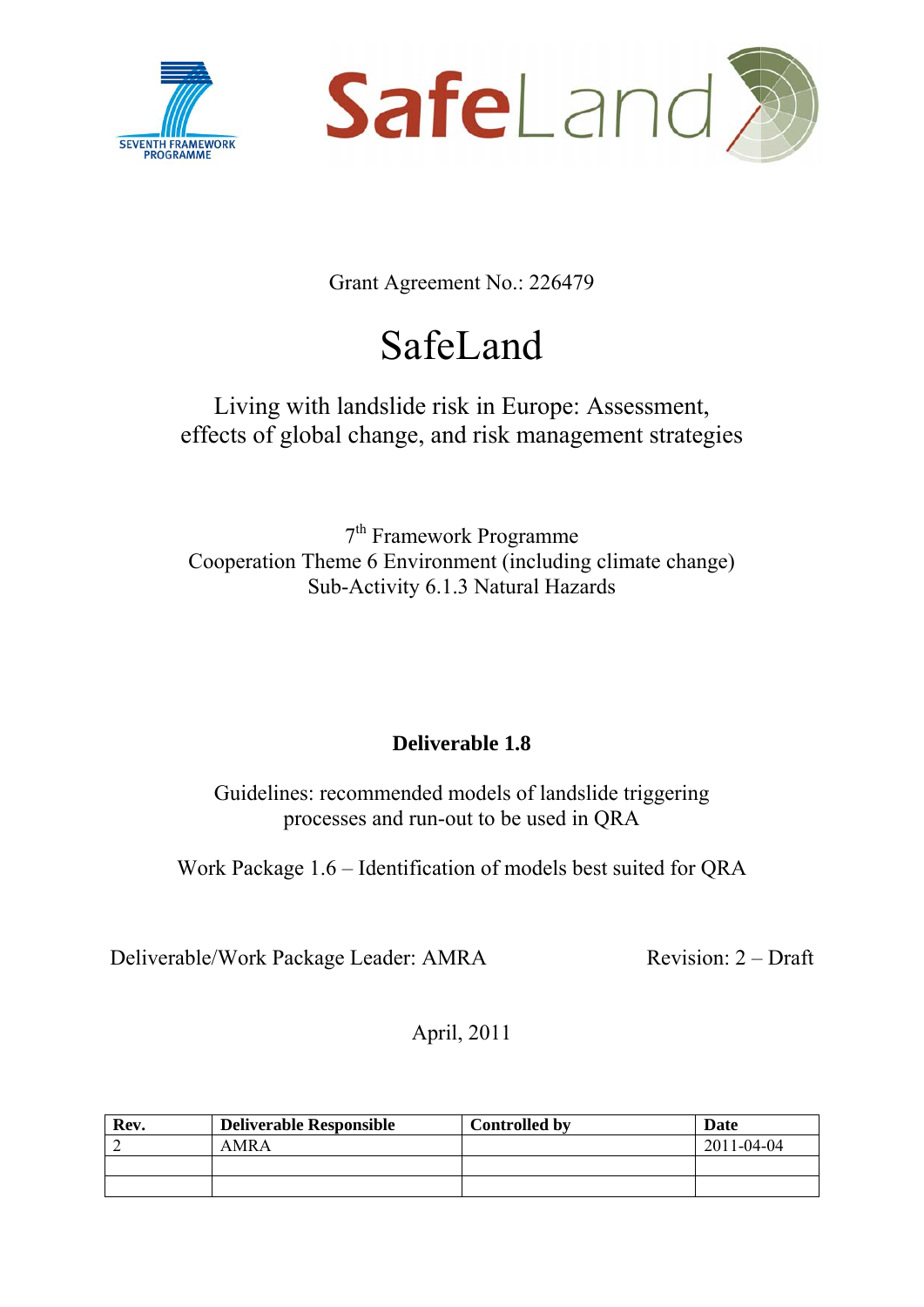



# **CONTRIBUTORS**

#### **Lead partner responsible for the deliverable:**

[AMRA] *Deliverable prepared by:*  L. Picarelli L.Olivares

#### **Partner responsible for quality control:**

[FUNAB] *Deliverable reviewed by:* 

#### **Other contributors:**

[AUTH]: K. Pitilakis, S. Fotopoulou, K. Senetakis, E. Riga [FUNAB]: M. Pastor, S. Petrone, T. Blanc, V. Drempetic [UPC]: J. Corominas, E. Alonso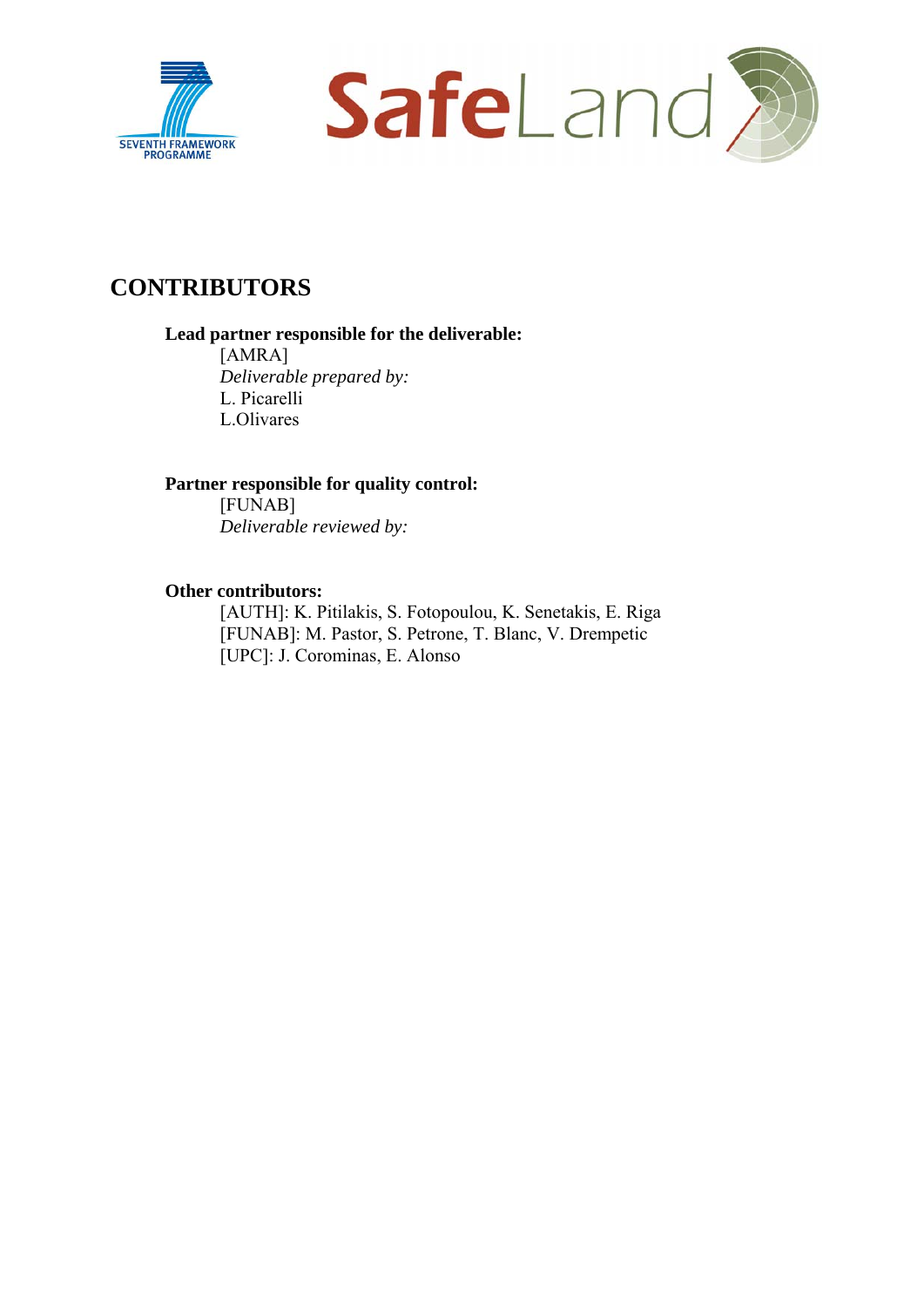# **CONTENTS**

| 1. |     |                                                                 |  |
|----|-----|-----------------------------------------------------------------|--|
| 2. |     |                                                                 |  |
|    | 2.1 |                                                                 |  |
|    | 2.2 |                                                                 |  |
|    |     |                                                                 |  |
|    |     | 2.2.2 Advantages and constraints of the available codes and     |  |
|    |     |                                                                 |  |
|    |     |                                                                 |  |
|    |     |                                                                 |  |
|    | 2.3 |                                                                 |  |
|    |     |                                                                 |  |
|    |     |                                                                 |  |
|    |     |                                                                 |  |
|    |     |                                                                 |  |
| 3. |     |                                                                 |  |
|    | 3.1 |                                                                 |  |
|    | 3.2 | Current practice to assess earthquake induced landslide         |  |
|    |     |                                                                 |  |
|    |     | 3.2.1 Likelihood or probability of occurrence of a landslide 15 |  |
|    |     |                                                                 |  |
|    |     |                                                                 |  |
|    | 3.3 | Recommended models of earthquake induced landslide triggering   |  |
|    |     |                                                                 |  |
|    |     |                                                                 |  |
|    |     |                                                                 |  |
|    | 3.4 |                                                                 |  |
|    |     |                                                                 |  |
|    |     | 3.4.2 Empirical methods for estimating runout distance 23       |  |
|    |     | 3.4.2.1 Geomorphological assessment of the runout distance23    |  |
|    |     | 3.4.2.2 Geometrical assessment of the run-out distance23        |  |
|    |     | 3.4.2.3 Volume change assessment of the run-out distance  24    |  |
|    |     | Numerical methods for estimating run-out distance24<br>3.4.3    |  |
|    |     |                                                                 |  |
| 4  |     |                                                                 |  |
|    |     |                                                                 |  |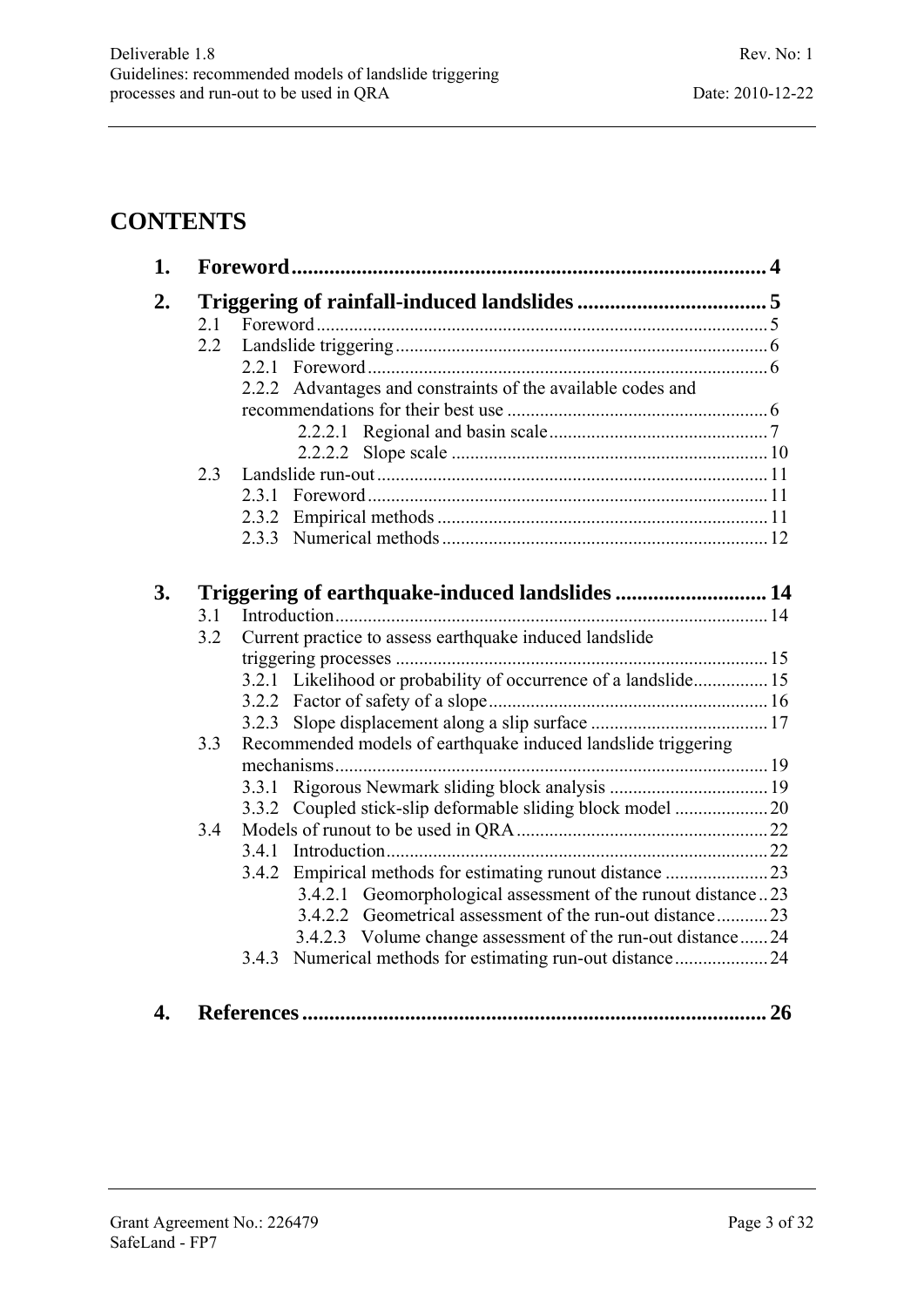## **1. FOREWORD**

Quantitative Risk Analysis (QRA) is the goal of all investigations and studies aimed at risk mitigation assessment and mitigation, whatever is the concerned event, natural or anthropogenic.

In the specific case of landslides, QRA should consider: i) the probability of landslide occurrence; ii) the run-out of the potential landslide body (that allows to identify the exposed goods located along its path); iii) their vulnerability and the damage caused by the interaction with the landslide body (which can be computed accounting for the energy possessed by the landslide body, often identified through its mass and acceleration); iv) the total potential loss (which includes the loss of lives and other consequences).

A complete QRA should then trust in computational tools capable to identify and quantify all the factors and conditions which can cause the triggering of a landslide and the volume, path and velocity of the landslide body at any point of its travel. As a matter of fact, the part I of this report presents a general overview of available models for landslide triggering and runout analysis of landslide triggered by precipitations (rainfalls) providing short recommendations for their use in QRA. Some considerations will be reported about the limitations of such models. The report essentially summarises the work developed in Area 1, with particular reference to the WPs 1.2 and 1.4, which review models for analysis of landslide triggering, and the WP 1.6 and 1.7, which review analytical/empirical models for analysis of run-out of subaerial slides, submarine slides and snow avalanches, stressing their advantages and constraints.

The report includes also a relevant part concerning the analysis of earthquake-induced landslides and of their run-out, a special case which has not been considered in the other Work Packages of the Area 1 even though being of considerable interest for some important countries in Europe. These contents are the concern of the part II.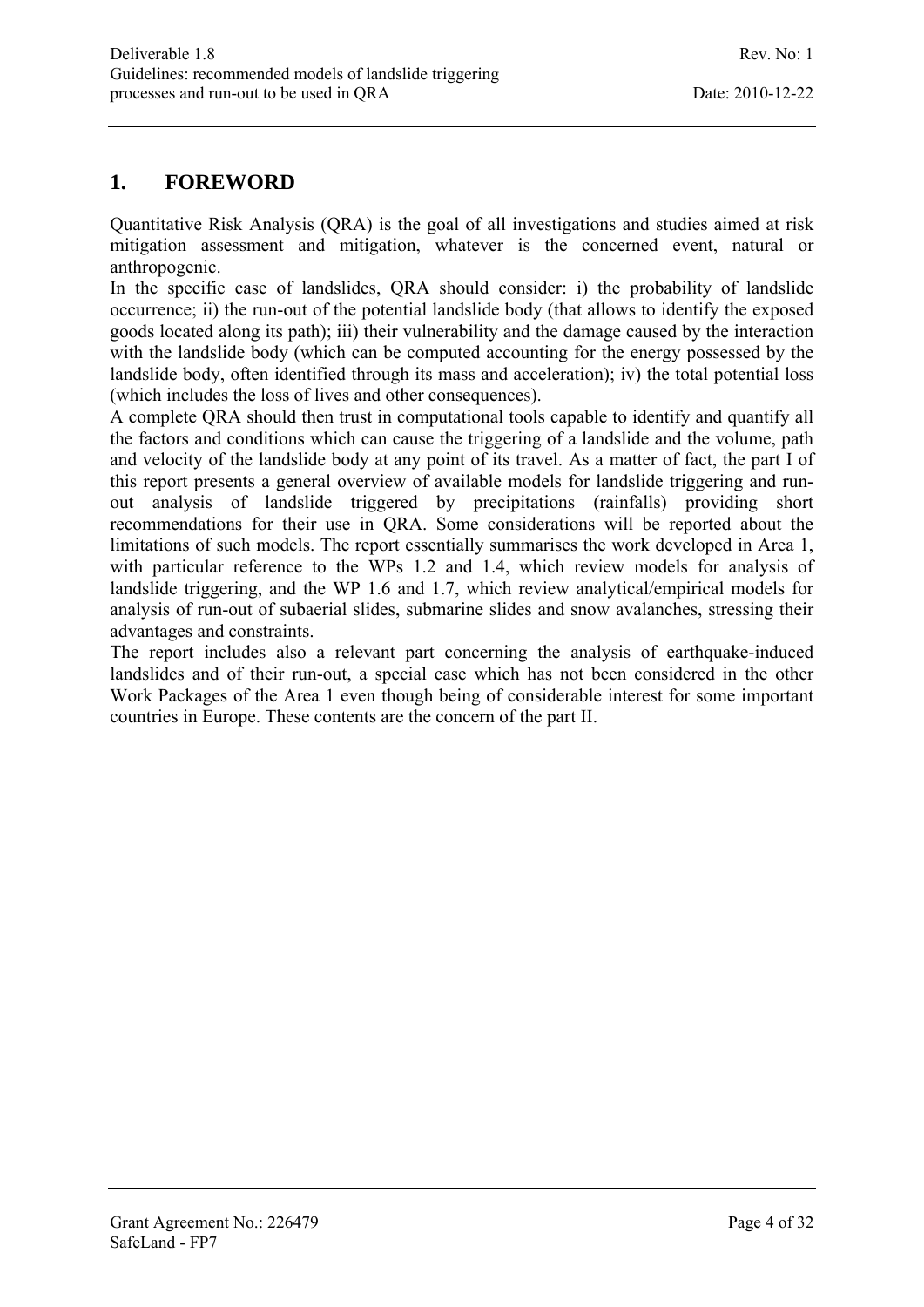## **2. TRIGGERING OF RAINFALL-INDUCED LANDSLIDES**

#### **2.1 Foreword**

This section is intended to focus on the main codes for analysis and prediction of rainfallinduced landslides examined in the deliverable D1.4, and to provide some suggestions for a quantitative prediction of landslide triggering. Their advantages and constraints are briefly discussed.

Weather-induced landslides are the result of adverse slope-atmosphere interaction. In general, the basic factors which affect the hydrological slope response are rainfall (or snow), temperature, humidity, soil radiation, wind. The effects of such factors may be emphasized or mitigated by factors related to the slope stratigraphy and structure, including any set of discontinuities, the hydraulic and mechanical properties of the single layers, the vegetation. Any modification of the factors depending on weather (typically, temperature and humidity, as well as intensity and duration of precipitations) govern the water content and the pore pressure regime n the subsoil thus the state of stress, and can give rise to changes in physical, hydraulic and mechanical properties of soil. Excessive changes in the state of stress and/or in soil properties can lead to slope failure.

The size and shape of the involved soil body and the same mechanisms of failure (for instance, progressive failure, liquefaction and so on) depend on the structure and nature of soil, on the initial state of stress and on its response to the induced strain field. The displacement and velocity of the landslide body, in turn, depend on slope morphology and length, stratigraphy, initial conditions, soil properties. In particular, soil brittleness, which affects the post-failure drop of strength thus the part of the potential energy which might be transformed into kinetic energy, play a prominent role (Leroueil et al., 1996). The soil response to any change in boundary conditions (e.g. drained/undrained) is also fundamental: for instance, loose saturated granular soils display a ductile behaviour under drained conditions and a brittle behaviour under undrained conditions. When the involved soil mass is large and its post-failure movement rapid, slope failure can lead to a catastrophic event.

Naturally, single factors play different roles. In fact, some of them could be neglected in the analysis without serious consequences on the quality of results; others play a prominent role. Expert investigators can recognize the fundamental ones, performing correct analyses. In any case, it is always suggested to carry out parametric studies to assess the role of each factor in the analysis. On the other side, the lesson coming from direct experience and study of the literature can greatly help: a good model must be able to reproduce the triggering of past landslides through the simulation of the effects of those phenomena that led to slope failure. If calibration reveals its reliability, the model may be used for prediction.

Any analysis presents some constraints. For instance, the reference scale (regional, basin or slope scale) plays a major role. A significant role is also played by the type of geomaterial involved in the failure and movement, sometimes requiring different approaches and input data.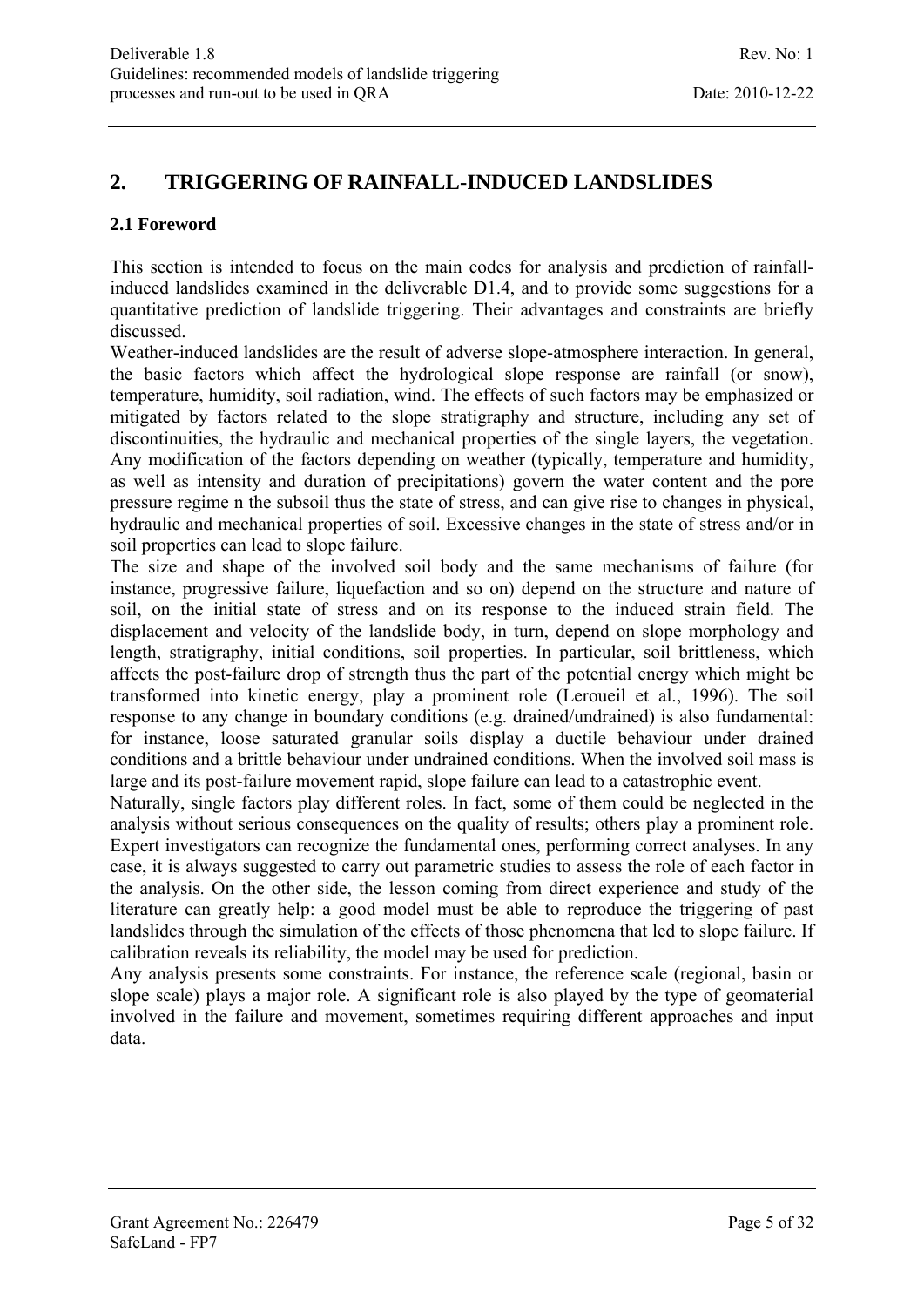#### **2.2 Landslide triggering**

#### 2.2.1 *Foreword*

The deliverable D1.2 reviews case histories concerning well-instrumented natural and engineered slopes in different geo-environmental contexts whose documented behaviour provides important information about the role of rain water infiltration on the hydrological and mechanical slope response. The global knowledge provided by such case studies and by further data reported in the literature represents a significant starting point for any computational procedure having the goal to assess the conditions leading to landslide triggering and to predict the run-out of the mobilised landslide.

The main features of the available models used for slope analysis and identification of the failure conditions and of he soil volume involved are the concern of the deliverable D1.4. This describes the theoretical contents of the geotechnical models set up for the analysis and of the codes implemented to this aim, their potentialities and constraints and the conditions for a correct use of each of them; as a matter of fact, several numerical codes are available on the marked. However, further home-made codes have been produced by teams involved in researches on this issue; these are also considered and discussed in the deliverable D1.4.

Here only the reasons to select one code or the other one are briefly discussed, stressing advantages and constraints related to the specific problem in hand.

2.2.2 *Advantages and constraints of the available codes and recommendations for their best use* 

Looking at the codes listed in D1.4, the following general remarks can be made:

- the reference scales considered in the analysis are very different, covering either the basin or even the regional scale (1/2000, 1/5000), i.e. study areas attaining a surface ranging between tens and hundreds  $km^2$ , or the slope scale (1/500, 1/1000), i.e. study areas of some hectares;
- the analysis consists of a deterministic approach which is sometimes implemented in a qualitative or semi-quantitative way (i.e. it is based on some assumptions regarding soil characterization and initial and boundary conditions, and consists of essentially parametric analyses), sometimes in a quantitative way (i.e. based on site and laboratory investigations): basically qualitative or semi-quantitative analyses are carried out when large scale problems are dealt with (basin or regional scale), while quantitative analyses concern a small scale (slope scale);
- probabilistic approaches are disregarded: this means that the hazard is not evaluated or is only indirectly determined; therefore, the analysis essentially provides a quantitative indication of the susceptibility of slopes to fail; and an assessment of the probability of failure can be only obtained through separate data and considerations.

About the last point, it is worth to mention that there are methods which can account, in some way, for all uncertainties of the analysis through the use of a probabilistic approach. These have not been considered in D1.4, but ca be easily found in the literature.

In the following, the codes examined in the deliverable D1-4 will be shortly discussed by dividing them as a function of the reference scale.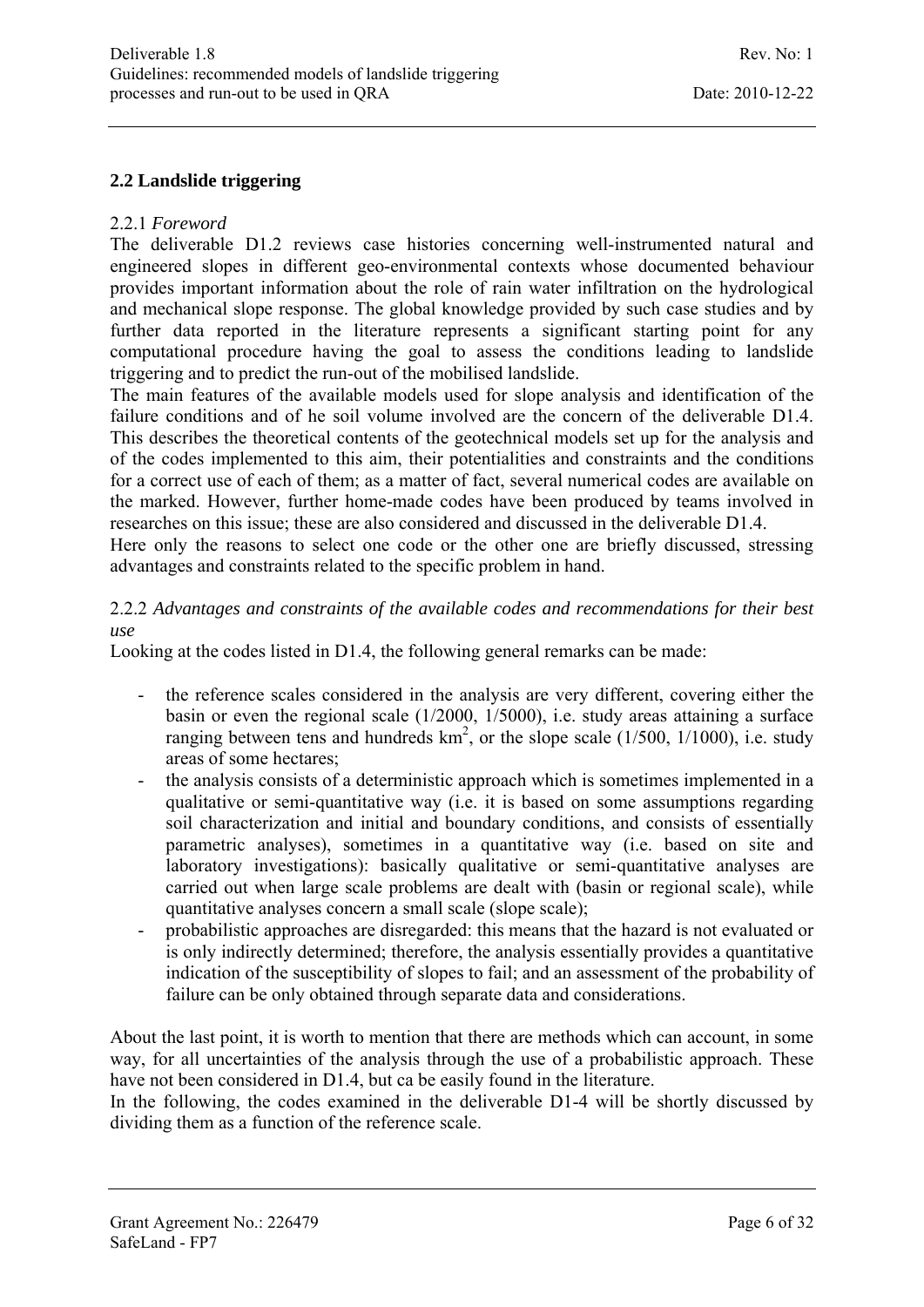#### 2.2.2.1 Regional and basin scale

Slope analysis at regional or basin scale requires a code based on a grid-based Geographic Information System (GIS), that enables to manipulate required data starting from a Digital Terrain Model (DTM). In general this provides all information regarding local slope geometry and structure (morphology, stratigraphy etc) and soil properties. GIS provides a friendly spatial representation of data and allows to manage them as well as the results of the analysis. The main codes used for slope stability analysis, at a basin or regional scale, as a consequence of precipitations are: SHALSTAB (Montgomery and Dietrich, 1994), TRIGRS (Iverson, 2000; Baum et al., 2002; Savage et al., 2004), TRIGRS-unsaturated (Baum et al., 2008) and I-MOD 3D (Olivares, Tommasi, 2008). These codes couple a hydrological model, which can analyse the slope response to precipitations, and a geotechnical model which performs the stability analysis using the simplified scheme of infinite slope: the potential failure surface is located at the base of the deposit (SHALSTAB) or at different depths (TRIGRS, TRIGRSunsaturated and I-MOD 3D). The shear strength of soil is expressed by the Mohr-Coulomb failure criterion for saturated soils (SHALSTAB and TRIGRS) or by an extension of this to unsaturated soils (TRIGRS-unsaturated and I-MOD 3D). All hydrological models, but I-MOD 3D, analyse 1D vertical infiltration; I-MOD 3D can investigate a pseudo-3D infiltration process (see D1.4). While SHALSTAB considers only steady-state conditions, the other codes can examine transient conditions, solving the Richards equations.

Every code presents some advantages and some constraints. A common constraint is the fact that the infinite slope is the only mechanism that can be investigated when dealing with stability analysis. This implies that every situation characterised by an irregular morphology or stratigraphy which is not consistent with such a simplified model, cannot be considered or must be simplified with obvious implications on the validity of the results. The same problem arises for those special situations that are characterised by a non uniform groundwater regime or by non uniform soil properties (quite usual situations for natural slopes), even within a realistic scheme (from the geometrical point of view) of infinite slope. On the other side, often irregularities in the slope profile or in the soil stratigraphy and/or properties are not put into evidence by investigations or can be disregarded when extensive areas are examined. Further specific advantages or constraints of these codes are briefly discussed below.

#### SHALSTAB

SHALSTAB implements a simplified hydrologic model for 1D vertical steady-state infiltration. This is considered to be in equilibrium with a steady-state water flow parallel to the slope. The lowermost boundary of this is impervious and parallel to the ground surface. The soil is homogeneous and saturated. Rising of the groundwater surface, thus the safety factor, can be calculated based on rainfall duration and intensity.

The main advantages of SHALSTAB consist in the use of a low computer memory and in a low computational time. For such a reason, the analysis can cover very large sloping areas. On the other hand, as the area to analyse extends, the assumption of uniform rainfall, morphology, stratigraphy, soil properties and initial groundwater conditions become unlikely, vanishing such an advantage that becomes fictitious.

Looking at the limitations of the code, the assumption of steady-state is highly unrealistic being reliable only for continuous uniform rainfall (boundary conditions) and for very stiff saturated soils whose water content remains constant during precipitations (initial conditions and constitutive laws). This always imposes a model calibration and the adoption of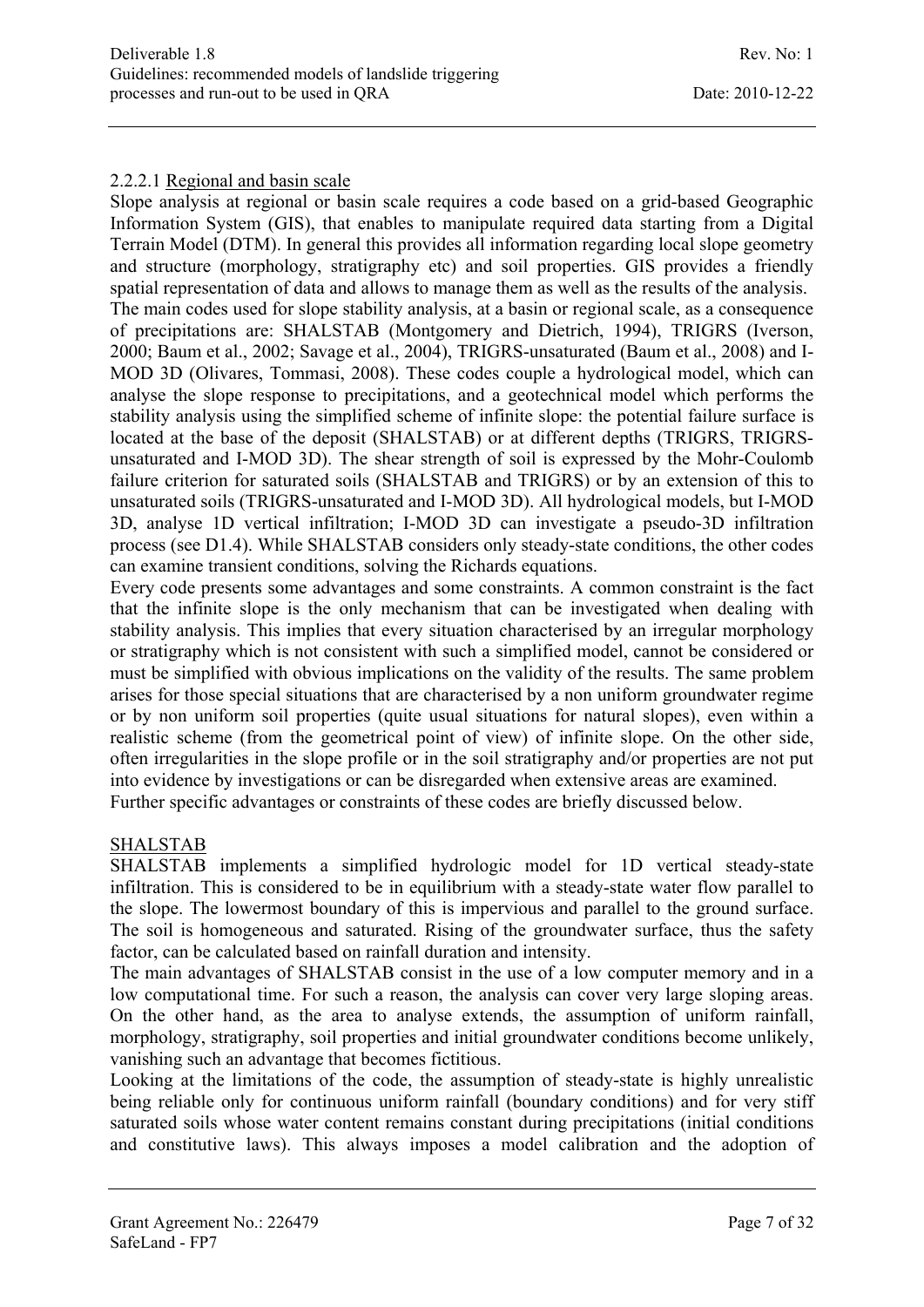assumptions minimizing the errors associated with the limitations of the code. Therefore, SHALSTAB is of some utility in climatic areas characterised by continuous uniform precipitations and when the uppermost part of the slope located above the groundwater surface is stiff and fully saturated, a likely situation only for relatively fine-grained OC soils and for groundwater surface located at relatively shallow depth. Moreover, the double assumption of impervious base and vertical infiltration is a strong constraint for relatively long-lasting rainfalls. In fact, due to these assumptions the slope behaves as a reservoir that progressively fills up, eventually attaining a failure condition due to the progressive increase of the groundwater surface. Naturally, the initial conditions play a crucial role on the time of failure and/or the assessment of the "critical rainfall". Since vertical infiltration occurs under steady-state conditions, the time at which the groundwater surface starts to rise does not depend on its initial depth: this is not realistic and shortens the duration of the critical rainfall, especially for deep bedrock. Another limitation of this code is in the fact that slopes consisting of cohesionless soil cannot be steeper than the friction angle. Therefore, the only way to analyse their response to precipitations is to assume a fictitious cohesion which affects the quality of the result.

In conclusion, there are several reasons that restrict the applicability of this code that is not recommended, mostly for non homogeneous unsaturated thick layers of cohesionless soil resting on pervious bedrock and for relatively long-lasting rainfalls. In other cases, it could be used for a preliminary assessment of the slope response to short precipitations over broad areas.

#### TRIGRS

This code performs one-dimensional analyses (one dimensional vertical flow, stability analysis of the infinite slope) based on a solution of the one-dimensional Richards' equation for impervious basal boundary located at a finite depth. The soil is saturated and homogeneous. A simple procedure is adopted to assess the run-off whose amount is calculated as the volume of water that is not absorbed by the subsoil when the rainfall intensity is higher than the hydraulic conductivity of soil. Such a water volume is moved from the cell where it directly falls to the adjacent cells located downslope; there, it is added to the volume of falling water for evaluation of infiltration; therefore, groundwater rising in the soil columns bounded by the superficial grid can be different.

The slope stability conditions are assessed at any element of the grid independently from its size; this means that different safety factors might be calculated due to different local slope of the ground surface, to different local soil properties and to different local pore pressures. The output then consists of cells characterised by different safety factors; a question then arises about the meaning and interpretation of maps with small isolated red spots where the safety factor is equal to one.

As for SHALSTAB, the assumptions of 1D flow and impervious lowermost boundary don't allow to perform reliable analyses for long-lasting rainfalls even though the transient nature of the vertical infiltration allows to account for the depth of the groundwater table on the hydraulic soil response (groundwater rising).

The stability of steep slopes consisting of cohesionless soils depends on the apparent cohesion which in turn has to be related to the initial suction which is then a fundamental mechanical parameter for analysis. Therefore, the initial conditions not only strongly affect the hydrological slope response, but also its mechanical response. Unfortunately, the initial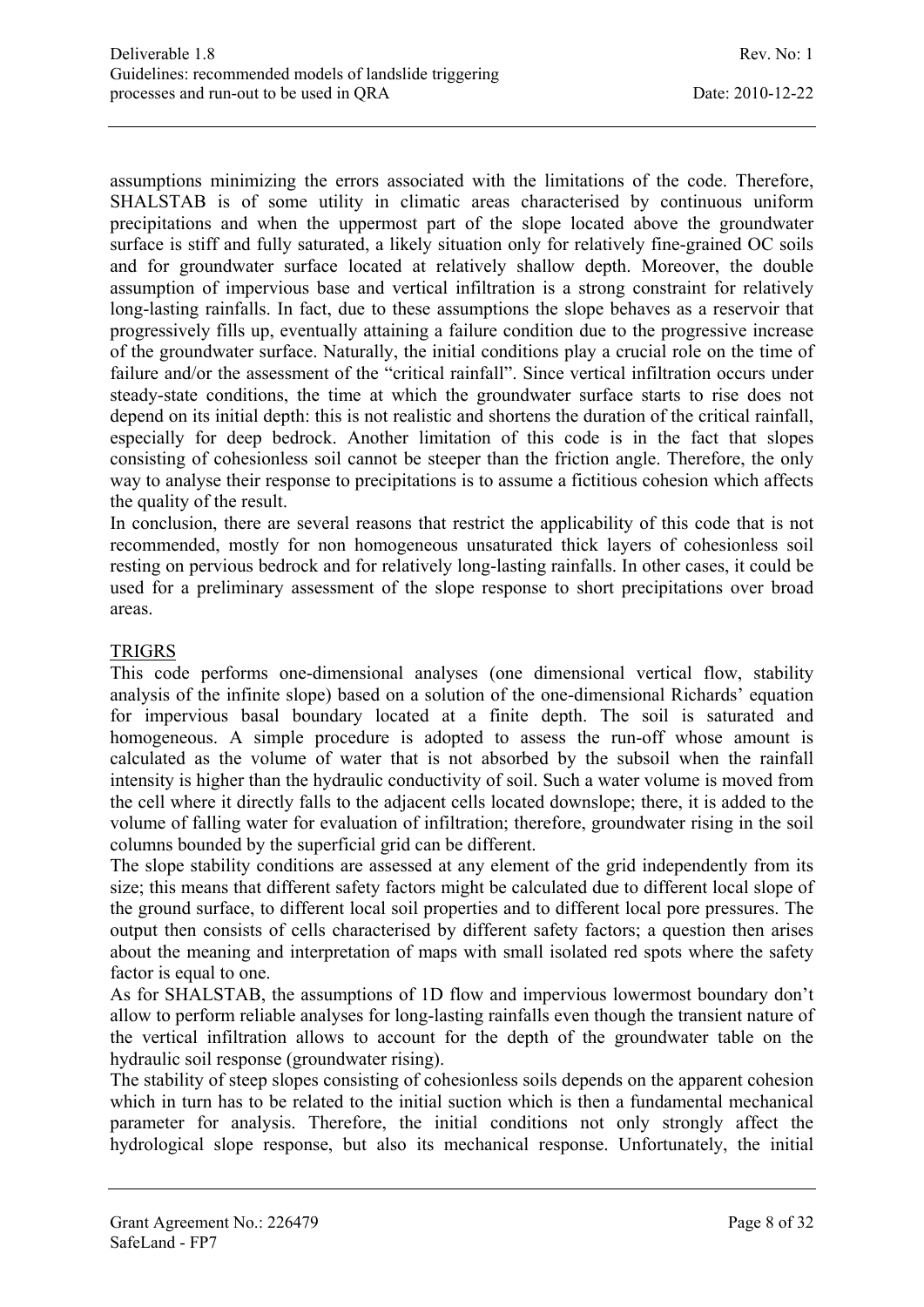suction can be obtained only through monitoring. Often, a fictitious position of the groundwater table is established to obtain the established values of suction and cohesion, above it. Finally, the influence on water contents and suction changes due to the dry phases in between successive precipitations (evapotranspiration) cannot be accounted for. Even though this is a complex problem which cannot be certainly solved through these extremely simplified approaches, it cannot be disregarded at all since initial suction, hence cohesion, at the beginning of every precipitation is the fundamental factor which governs the stability of slopes.

In conclusion, the advantages and the constraints of this code are similar to those concerning SHALSTAB even though a more reliable approach is adopted in the analysis of the infiltration process. In particular, this code is non-recommended for non homogeneous unsaturated granular deposits and for long-lasting rainfalls.

The version of TRIGRS for unsaturated soil, which adopts a solution of the Richards equations and the Gardner expression for the water retention curve, solves the limitations of previous version, but requires the evaluation of complex and unusual soil tests for many laboratories, in order to obtain additional data for the analysis as the permeability function of soil and the relationship between apparent cohesion and suction. As usual for the most sophisticated codes, the selection of values of the required parameters is crucial and delicate since the global effect of small errors may be great, leading to wrong results.

This code allows to analyze the behaviour of shallow unsaturated slopes, bounded by an impervious bedrock, subjected to vertical infiltration. The possibility to consider the presence of unsaturated soils is a significant advantage, but the limitations due to the coupling of the assumptions regarding the permeability of the bedrock and the vertical direction of flow persist.

An important advantage compared to more advanced codes adopted at the slope scale is the low computer memory required for analysis and the low computation time that allow to investigate on the effects of precipitations over very large areas.

In conclusion, for several reasons these three commercial codes present severe limitations, but allow to quickly perform a simplified analysis of the effects of relatively short precipitations over large areas occupied by shallow deposits. In particular, TRIGRS-unsaturated provide rough information about the response of unsaturated deposits that cannot be correctly accounted for by the other codes. The best use of these is for a preliminary assessment of the slope stability conditions of wide areas subjected to short precipitations. In particular, reliable considerations can be made only after a careful calibration of the model, possibly based on parametric analyses and on a comparison with observed slope performance under similar precipitations.

A complete analysis of the performance of the three examined codes is reported in the deliverable D1.4 (Sorbino et al., 2010), where are discussed the results of analyses carried out in the Sarno area for the same precipitations which caused the catastrophic landslides of May, 1998, and using maps obtained prior to hose events. Those comparisons confirm previous considerations about the difficulty to implement SHALSTAB which requires the input of a uniform rainfall and the limitations of TRIGRS to assess the hydrological response of unsaturated soils.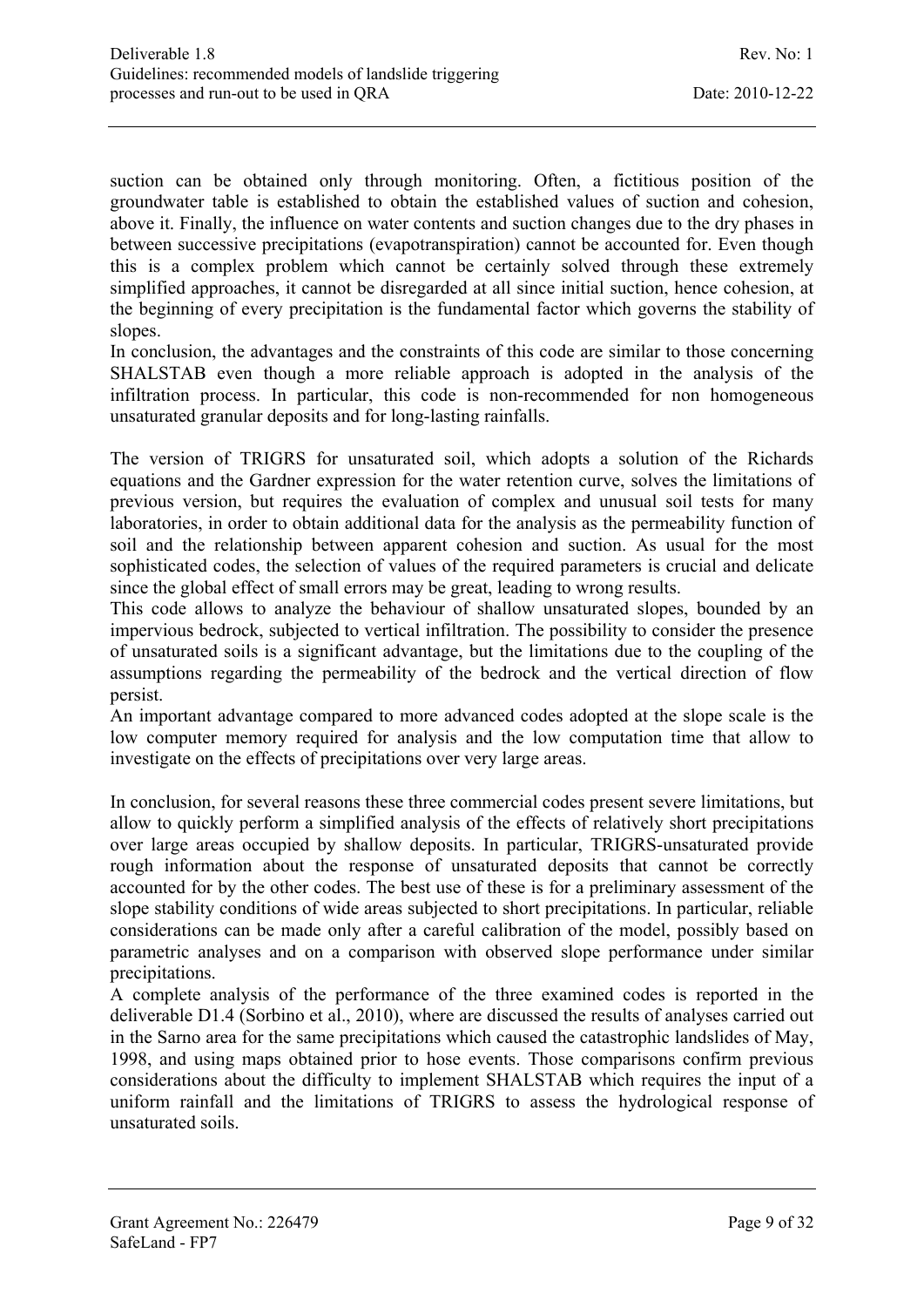#### I-MOD 3D

I-MOD 3D is a 3D Finite Volume home-made code developed as a GIS application at basin scale. It adopts an uncoupled formulation of the water flow for unsaturated porous medium under isothermal conditions neglecting the flux of the gas phase.

Well known expressions taken from the literature are adopted for both the water retention curve and the permeability function of unsaturated soils (see deliverable 1.2, section 4.1). Either water inflow either water outflow can be imposed a the ground surface as well as established values of suction. Similar conditions (a specified water flow or value of suction) can be imposed at the lowermost boundary. This allows to perform the analysis covering long time lengths featured by alternating phases of precipitation and evapotranspiration (water inflow and outflow from either the ground surface or the base), a potentiality which is not provided by the other codes.

The code has been developed to predict rainfall-induced landslides as a part of a "simulation chain" including a module capable to forecast precipitations during next 48 hours (see deliverable 4.1). Especially after a proper calibration phase based on data from monitoring, the code can be friendly used as a forecasting tool. The first component of the simulation chain is the COSMO LM model associated with a downscaling module which is used to establish the boundary conditions for the geotechnical module at the basin scale. The geotechnical module is I-MOD3D which has the goal to analyze 3D infiltration under simplified hypotheses and to assess the slope stability conditions under the assumption of homogeneous infinite slope. These two parts are integrated through an interface able to automatically define the soil domain to analyse starting from a Digital Terrain Model, and to capture the forecasted rain from the downscaling module.

I-MOD3D removes some uncertainties and simplified assumptions present in the other codes and adopts more realistic an useful boundary conditions but can be used only at a smaller scale (basin scale).

2.2.2.2 Slope scale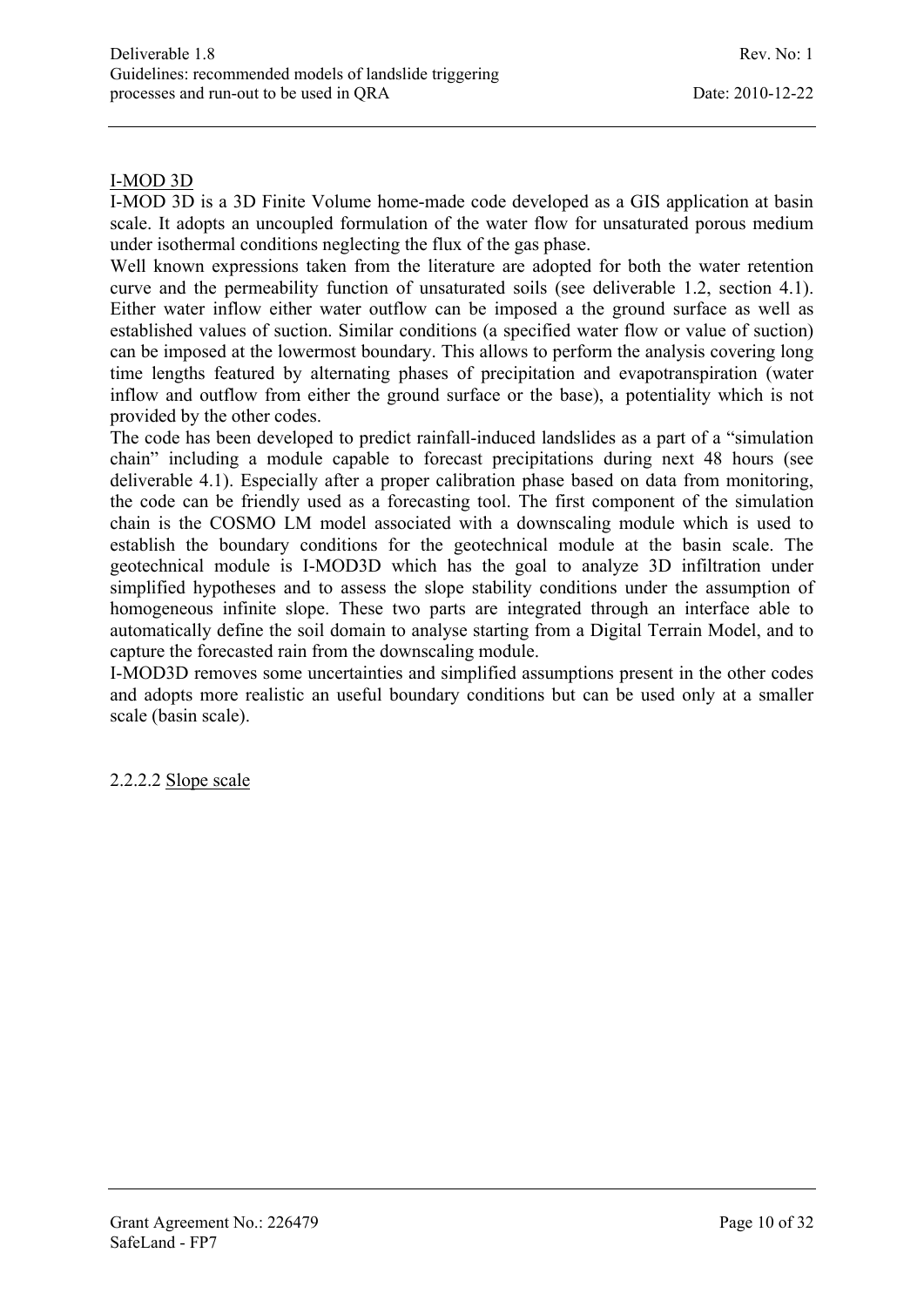#### **2.3 Landslide run-out**

#### 2.3.1 *Foreword*

In general, two classes of methods can be considered for run-out analysis:

- empirical methods for assessing travel distance of soil and rock slides which turn into debris flows or debris slides;
- dynamic and numerical methods for assessing travel distance of rockfalls (Bozzolo, Pamini, 1986; Pfeiffer, Bowen, 1989; Agliardi, Crosta, 2003), debris flows (Takahashi, 1991; Hungr, 1995; Laigle, Coussot, 1997; McDougall, Hungr, 2004), flowslides (Hutchinson, 1986) and rock avalanches (Soussa, Voight, 1991; Hungr, 1995; Eberhardt et al., 2004).

#### 2.3.2 *Empirical methods*

Empirical methods for assessing travel distance of soil and rock slides which become debris flows and debris slides involve different approaches. They may be based on geometrical relations between the slope and the landslide deposits (Nicoletti, Sorriso Valvo, 1991; Hungr, Evans, 1998; Evans, Hungr, 1993; Corominas, 1996; Hunter, Fell, 2003; Hungr et al., 2005) or on volume change-methods (Cannon, 1993; Fannin, Wise, 2001). These methods are widely presented in section 2.1 of deliverable D1.9 where the references can be found.

Several empirical methods for assessing landslide travel distance and velocity for use in susceptibility mapping have been developed based on field observations and on the analysis of the relationship between parameters characterizing both the landslide (i.e. the volume of the landslide mass) and the path (i.e. local morphology, presence of obstructions), and the distance travelled by the landslide debris.



Figure 1. Geometrical variables: vertical drop (H), travel distance (L), reach angle ( $\alpha$ ), shadow angle ( $\beta$ ), source-talus angle ( $\psi$ ), substrate angle ( $\gamma$ ), and shadow distance (S<sub>1</sub>) (Hungr et al, 2005).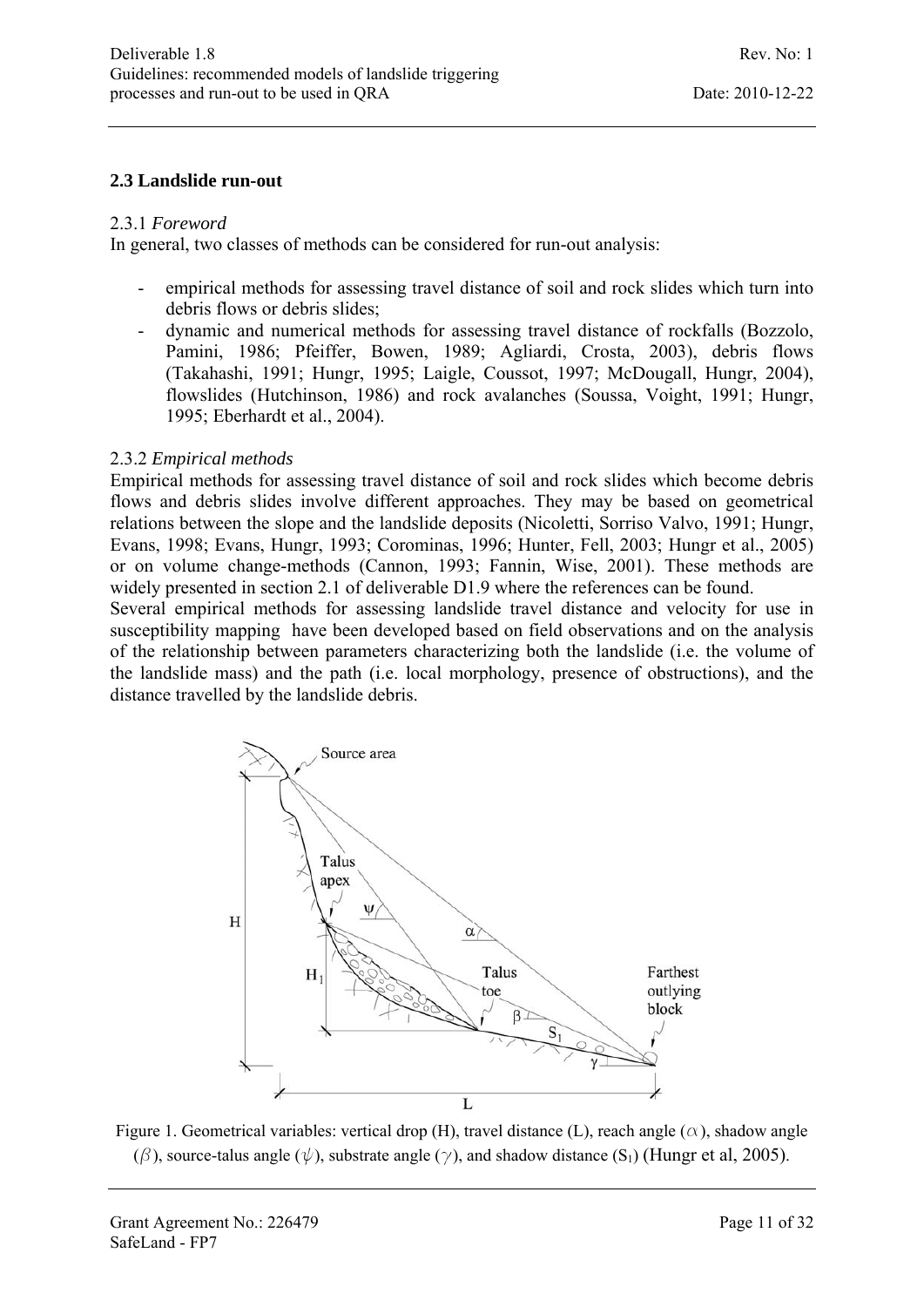The geometrical variables used in empirical models are represented in Figure 1. These are:

- the travel distance (L) is defined as the horizontal projection of the line linking the upper part of the landslide source and the outermost edge of the landslide deposits;
- the angle of reach  $(\alpha)$  is the angle of the line connecting the highest point of the landslide crown scarp to the distal margin of the displaced mass;
- the shadow angle  $(\beta)$  is the angle of the line linking the talus apex with the farthest block;
- the source-talus angle  $(\psi)$  is the angle of the line linking the rockfall source with the talus toe.

Empirical methods are very simple and travel distances can be obtained very easily. The main advantage is their simplicity and that they can be implemented in GIS to delineate the areal extent of potential slope failures for susceptibility and hazard mapping purposes (Ayala et al. 2003; Michael-Leiba et al. 2003L; Jabodeyoff et al. 2005; Copons , Vilaplana, 2008).

However, it should likewise be noted that assumptions implicit in these methods are not precise and their statistical scatter is very large. Also, they do not provide any kinematic parameters during the run-out process, which are needed for engineering design.

#### 2.3.3 *Numerical methods*

Analytical methods model for moving landslides are based on continuum mechanics equations, i.e., balance of mass, linear momentum, and heat (if relevant to the case analyzed).

(i) 3D models based on mixture theory. The most complex model category involves all phases present in the flowing material, as solid particles, fluid and gas. Here relative movements can be large, and this group of models can be applied to the most general case. The model is based on the mixture theory. However, due to the great number of unknowns and equations, these models have not been used except when considering the mixture, which is correct for mudflows and rock avalanches. As the geometry is rather complex, no analytical solution exists and it is necessary to discretize the equations using a suitable numerical model, such as finite elements or SPH. As an example, we can mention the work of Quecedo et al. (2004) who analyzed the waves generated in reservoirs by landslides.

(ii) Velocity-pressure models (Biot-Zienkiewicz). In many occasions, the movement of pore fluids relative to the soil skeleton can be assumed to be small, and the model can be cast in terms of the velocity of the solid particles and the pore pressures of the interstitial fluids. This is the classical approach used in geotechnical engineering. Again, the resulting model is 3D, and the computational effort to solve is large. Material point models, SPH, and ALE methods, such as used by Crosta et al. (2009) can be used, but their field of application is restricted. One important point is that pore pressures can be fully described.

It is important to notice that these two groups of models present the most advanced features, being possible to predict run-out distances, depth of the deposits, and specially, forces over contention structures and buildings.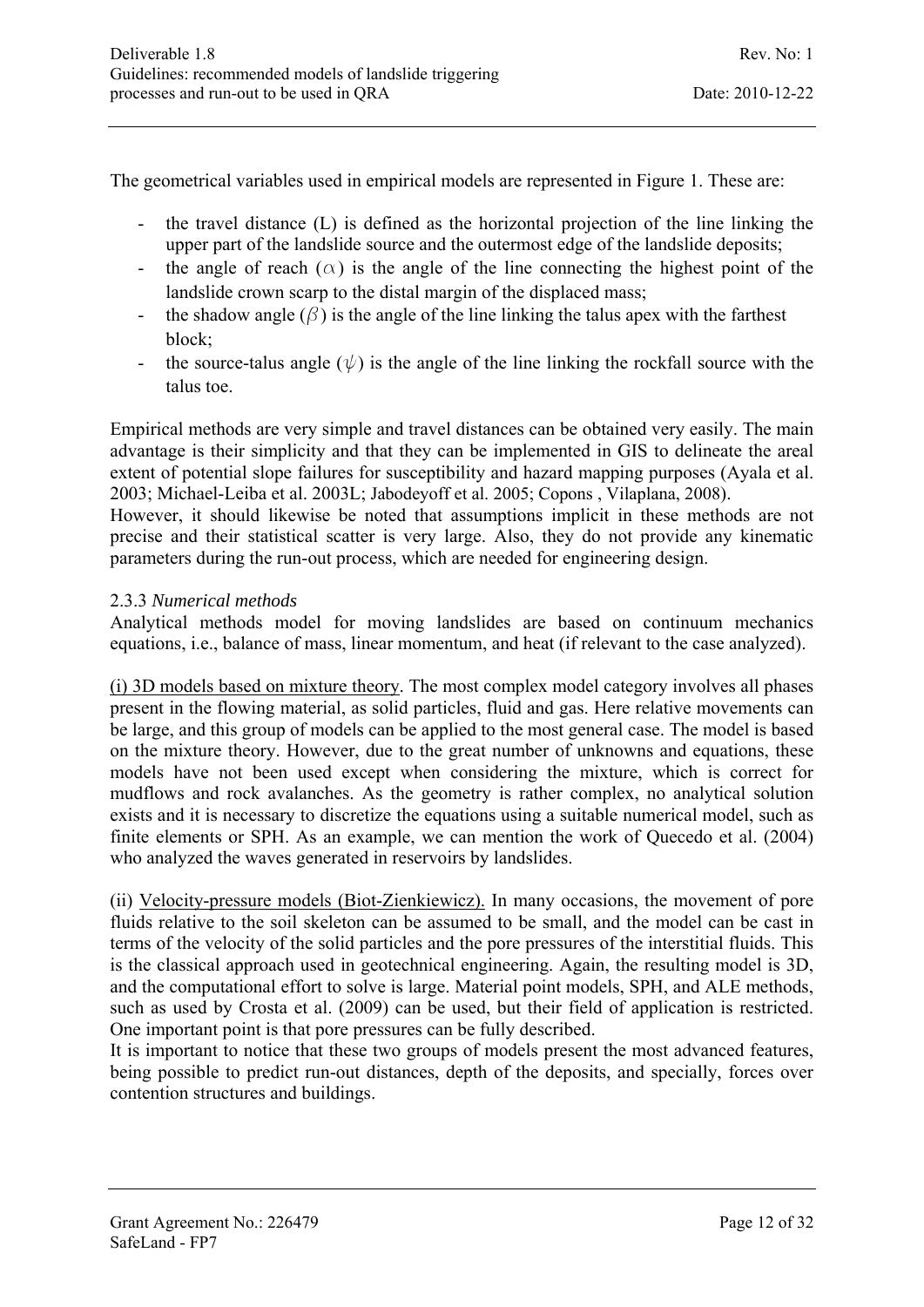(iii) Taking into account the geometry of most of fast propagating landslides, it is possible to use a depth integration approximation. The equations reduce from 3D to 2D, as all variables depend on (x,y), the z information being lost in the integration procedure. This method has been classically used in hydraulics and coastal engineering to describe flow in channels, long waves, tides, etc. In the context of landslide analysis, they were introduced by Savage, Hutter (1991). Since then, they have been widely used by engineers and earth scientists (Laigle, Coussot 1997, Pastor et al., 2009). It is possible too to include information of the basal pore pressure, as done by Iverson et al. (2001) and by Pastor et al. (2009). It is important to notice that even if the results obtained by these models can be plotted in 3D, giving the sensation that is a full 3D simulation, the model is 2D.

One important conclusion about their use is that pressures and forces over structures are hydrostatic; therefore, if this information is needed, it is necessary to couple the 2D depth integrated models with the full 3D model in the proximity of the obstacle.

(iv) Depth integrated models can be still further simplified, as in the case of the so called infinite landslide approaches. Indeed, the block analysis performed in many cases does consist on a succession of infinite landslides evolving over a variable topography. Here, pore pressure dissipation can be included, as done by Hungr (1995).

Block models, due to their simplicity, are a reasonable bridge between empirical methods and analytical methods. They can be run in small computers, and the time of computation is very small. It is important to notice that some SPH codes can be used to this purpose, just by using a moving node without any interaction with other nodes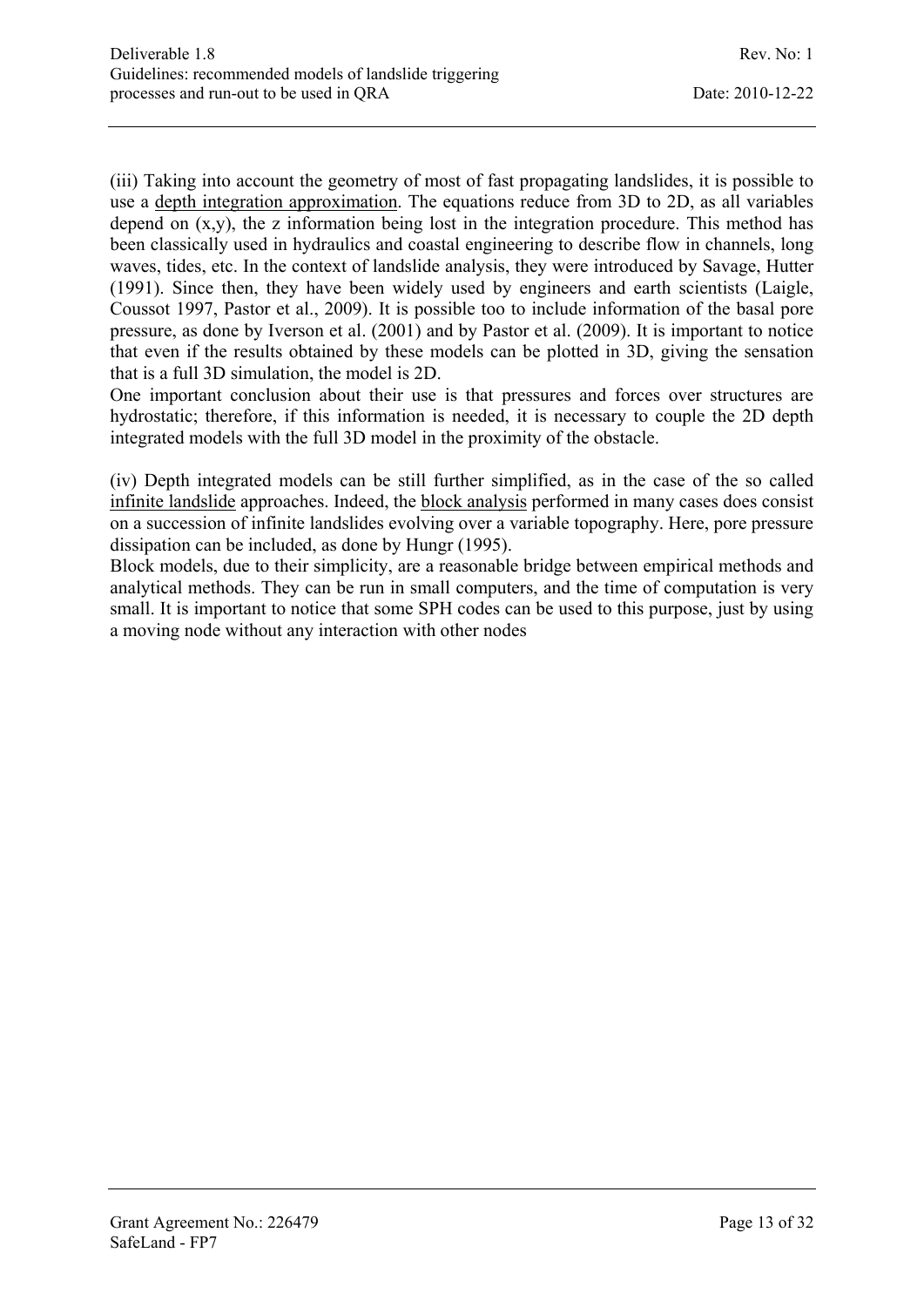## **3. TRIGGERING OF EARTHQUAKE-INDUCED LANDSLIDES**

#### **3.1 Introduction**

Seismically triggered landslides represent one of the most important collateral hazards associated with earthquakes. They commonly account for a significant proportion of total earthquake damage related to human losses and damage to the built environment. Some of the most pronounced seismically induced landslides in terms of direct and indirect losses are:

- ‐ Las Colinas landslide triggered by the 2001 El Salvador earthquake (Mw=7.7) involved a total volume  $183,500 \text{ m}^3$  of stratified volcanic deposits (Crosta et al., 2004). Once mobilized, the landslide transformed into a flowslide and traveled an abnormally long distance of about 700 m, covering hundreds of residential houses and resulting in 500 casualties (Konagai et al, 2009).
- ‐ The Higashi-Takezawa landslide activated by the 2004 Niigata–Ken Chuetsu earthquake (Mw=6.8) in Japan involved a soil volume of about  $1.200,000 \text{ m}^3$ (Kokusho, Ishizawa, 2005). The landslide mass filled a valley and stopped a river flow forming a large natural reservoir. The surprisingly large (100m) and rapid runoff of the soil mass motivated several researchers (Tsukamoto, Ishihara, 2005; Sassa et al., 2005; Kokusho, Ishizawa, 2009) to study the Higashi-Takezawa landslide, providing different interpretations of the sliding process.
- ‐ The Jiufengershan landslide was one of the major large and deep-seated landslides triggered by the 1999 Chi-Chi Taiwan earthquake  $(M_w=7.6)$ . The slide affected weathered, jointed rock and soil materials, which slid along the bedding plane, generating a catastrophic rockslide-avalanche. The avalanche created a debris deposit with maximum thickness of 110 m, which dammed two small rivers and created three small lakes located upstream, resulting to 39 casualties (Chang et al, 2005).
- Among the landslides triggered by the 2008 Wenchuan earthquake  $(M<sub>s</sub>=8.0)$  in Sichuan, China, the Chengxi landslide, which is located at the west side of the Beichuan County Town, is the most severe one; it caused 1,600 deaths and destroyed half of the old area of the Beichuan County Town (Yin et al, 2009).

Geographic Information Systems (GIS) and remote sensing have significantly improved the ability to map earthquake-induced landslides. Various earthquake triggered slides have been mapped and analyzed in California, Taiwan, Japan, Italy and elsewhere. With the aid of the GIS incorporating various models (geotechnical parameters, geology, hydrology, digital elevation model (DEM), land use, lithology, seismic parameters), analyses of the landslide susceptibility, hazard and risk in local, regional and national scales have been performed in a deterministic or probabilistic sense. The implementation of GIS tool in the landslide susceptibility, hazard and risk zoning at different scales is discussed among others by Wang et al. (2008), Van Westen et al. (2008), Hasegawa et al. (2009) and Miles et al. (2009).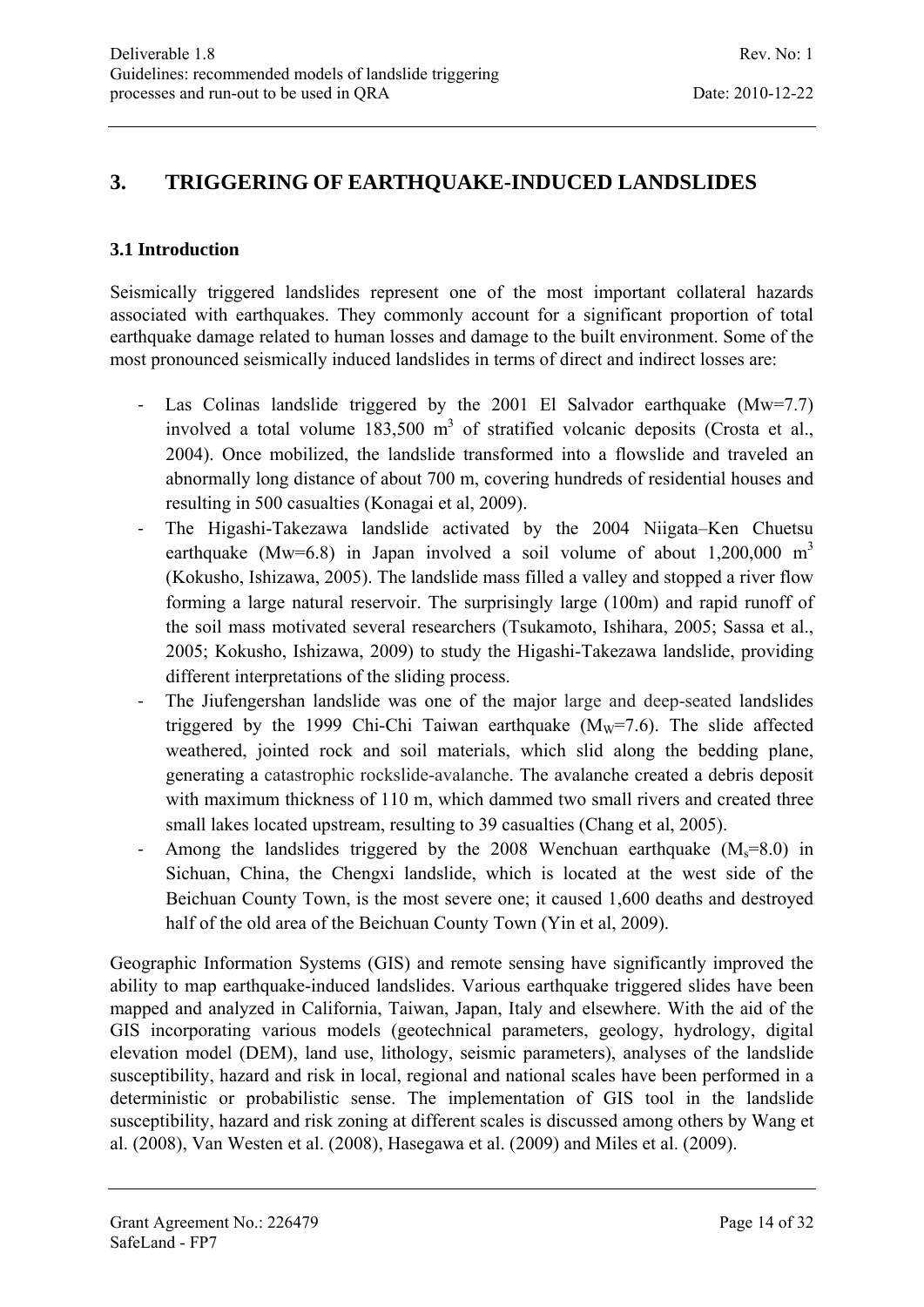Earthquake induced landslides are grouped into three main categories on the basis of type of material, type of landslide movement, degree of internal disruption of the landslide mass and geologic environment (Keefer, 1984; Keefer, 2002): (I) Disrupted Landslides, which occur fast and at high inclinations (>35°) in discontinuous rock masses or weakly cemented materials; (II) Coherent Landslides either in rock or soil with deep slip weakened surfaces or with a relatively broad distributed shear zone, reported for inclinations  $>15^{\circ}$ ; (III) lateral spreads and flows slides associated to liquefaction in granular materials; if residual strengths are lower than static shear stresses, flow slides can develop at very low inclinations. Considering the landslide type within a landslide hazard and risk analysis is crucial as different and complementary methods are usually required to model multiple landslide types.

#### **3.2 Current practice to assess earthquake induced landslide triggering processes**

According to APEGBC 2008 guidelines, there are various methods to assess earthquake induced landslide hazards. These include, but are not limited to, estimating:

- the likelihood or probability of occurrence of a landslide;
- ‐ the factor of safety of a slope;
- ‐ the slope displacement along a slip surface.

In order for the results of the above estimate to be incorporated in a QRA methodology, they must be combined with an estimate of landslide run-out distance (for residential development at the bottom of the slope), or an estimate of where the main scarp of the landslide will intersect the ground (for residential development on, or at the top of, the slope) (APEGBC, 2008).

#### 3.2.1 *Likelihood or probability of occurrence of a landslide*

When assessing the probability of a particular slope experiencing landsliding within a reference period and within a given area, the recognition of the geotechnical, hydrogeological, topographic conditions that caused the slope to become unstable and the mechanisms that triggered the landslide movement is of primary importance. The triggering variables (e.g. the seismological characteristics) shift the slope from a marginally stable to an unstable state and thereby initiating failure in an area of given susceptibility (Dai et al., 2002). They are time-dependent factors that may change over a very short period of time. The historic frequency of landslides in an area can be determined to provide realistic estimates of landslide probability of occurrence throughout a region where landslides have caused a significant amount of damage. The trigger/landsliding and frequency-magnitude relations that help understanding landslide probabilities may be derived from landslide inventories. Considering that landslide inventories are usually incomplete or inaccurate, the use of aerial photographs and/or satellite images in conjunction with the landslide inventories may give further insight in the documentation of the landslide occurrence and the interpretation of the main landslide triggering processes.

The frequency of seismically induced landslides may be related to the peak ground acceleration at the site, the magnitude of the earthquake and the distance from the earthquake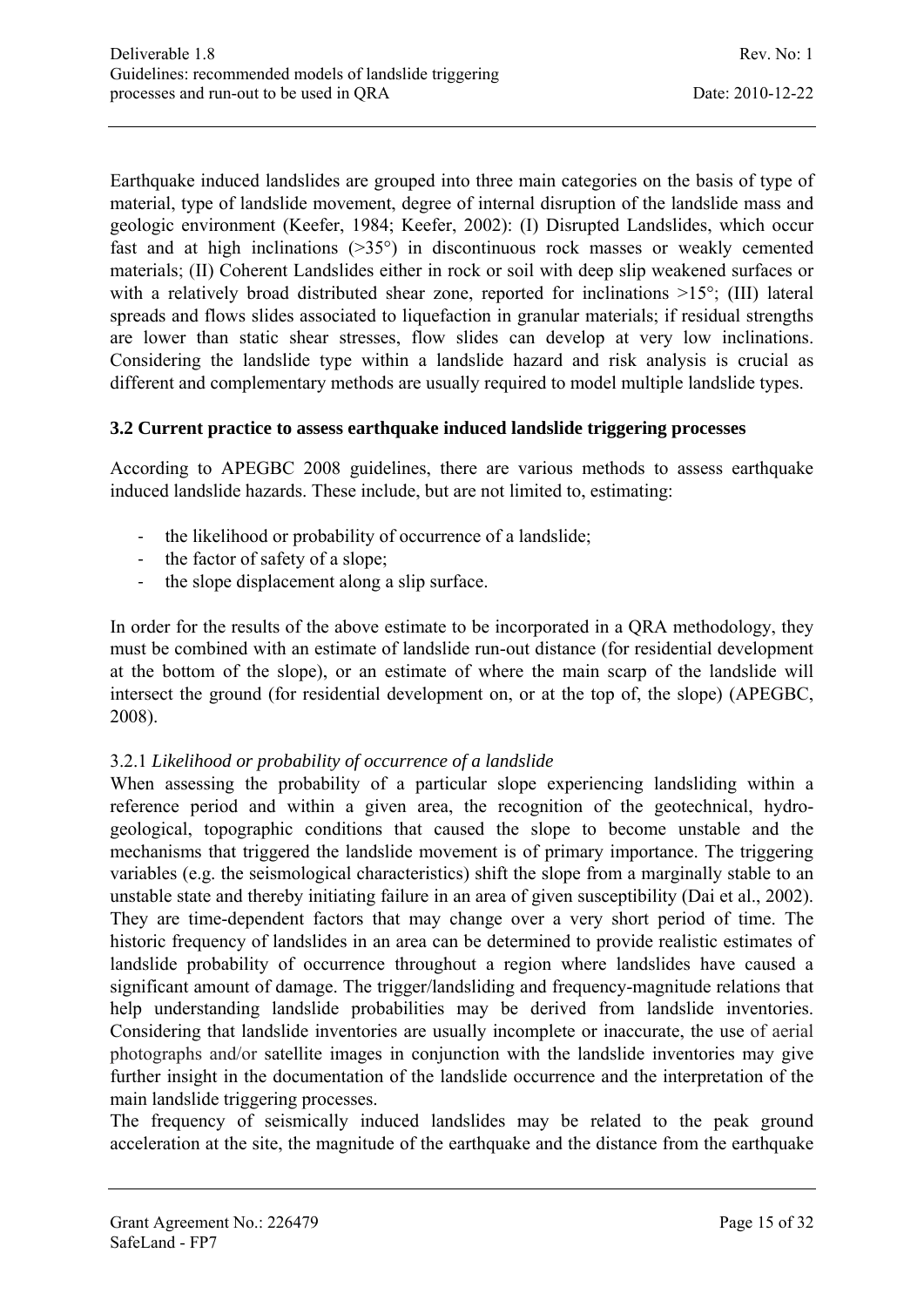epicenter (Fell et al., 2008). Studies by Keefer (1984, 2002), Harp, Jibson (1995, 1996), Rodriguez et al. (1999), Jibson et al. (1998), Papadopoulos, Plessa (2000), have shown that there is a threshold magnitude, peak ground acceleration and distance from the earthquake epicenter above which landsliding will occur. This varies for different landslide types and sizes. However, smaller earthquake events can occasionally trigger landslides in correlation with non seismic causes. Hence, precedent intense precipitation may influence the response of slopes to earthquakes resulting to the initiation of the landslide mass in cases of even a weak earthquake (M<4) event. One problem with the characteristics of the expected ground shaking is that strong-motion stations are not usually widely distributed in areas where landslides are most likely to occur. Hence, the interpolation of the available data from the few stations available to grid points in mountainous areas is difficult and sometimes ineffective.

#### 3.2.2 *Factor of safety of a slope*

For site-specific slopes, the probability of failure is usually considered as simply the probability that the factor of safety is less than unity. There are many different ways to compute the factor of safety of a slope including limit equilibrium and strength reduction method (SRM) methods. For simple homogenous soil slopes, it is found that the results from these methods are generally in good agreement. The strength reduction method, utilized in many finite element and finite difference codes, does not require any pre-definition of the sliding surface. Instead, the failure surface develops "naturally" based on the selected yield criterion (e.g. Mohr Coulomb, Hoek-Brown etc.). Nevertheless, the strength reduction method is incapable of determining other failure surfaces, which may be only slightly less critical than the SRM solution (Cheng et al., 2007). For this reason, a limit equilibrium analysis is generally preferable.

The factor of safety of a slope may be defined as the ratio of the shear resistance to the shear stress mobilized. In simple terms, a FS=1 is assumed when failure occurs and values successively greater than 1 suggest increasing stability and hence lower susceptibility to failure. When an earthquake occurs, the slope material is subjected to horizontal and vertical acceleration with reverse cycles. The inertial forces associated with these accelerations may momentarily reduce the factor of safety below 1.0 by increasing the shear stresses and possibly decreasing the shear resistance of the material, initiating down slope movement. If the accelerations are large enough or continue for a long period of time, they may lead to instability or extensive permanent deformations.

In a conventional limit equilibrium slope stability analysis, such as the ordinary method of slices, simplified Bishop's method and simplified Janbu's method, an additional horizontal static force is applied to simulate earthquake shaking (Fig. 2). Analyses that model the earthquake as an equivalent static force are commonly referred to as pseudo-static analyses. For pseudo-static analyses, the horizontal static force is calculated by multiplying the soil weight by a seismic coefficient, k, that represents the earthquake shaking. Seismic coefficients used in pseudo-static analyses are empirically derived to represent an equivalent seismic load. The selection of the proper value of the seismic coefficient is fundamental, as this value controls the inertial forces on the soil masses. According to Terzaghi (1950), who first introduced the pseudo-static (PS) approach, the values of the seismic coefficient should be k=0.1 for severe earthquakes, k=0.25 for violent-destructive earthquakes and k=0.5 for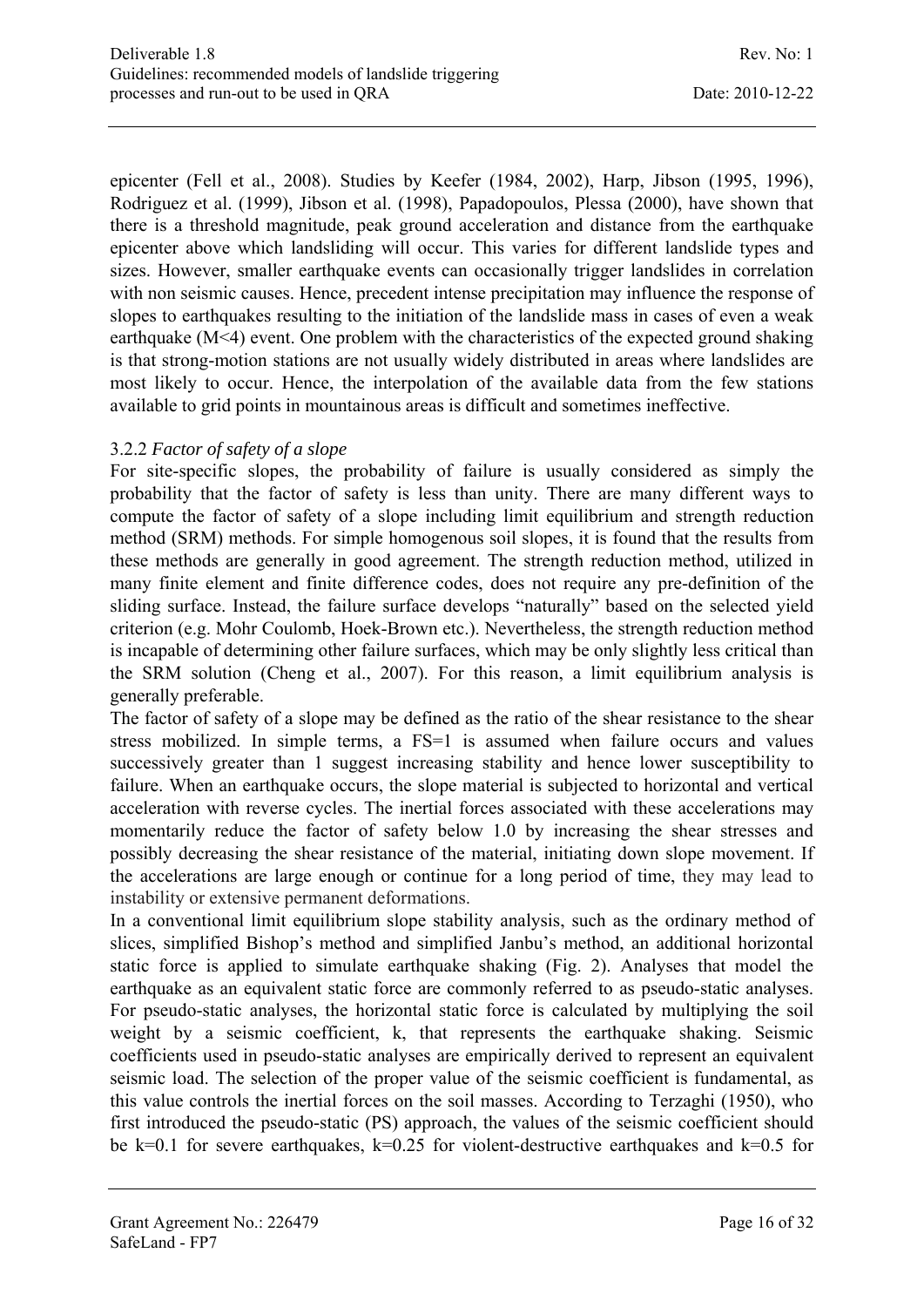catastrophic earthquakes. In all cases the Author suggested that the design safety factor with respect to strength, Fs, may be close to 1.0. In contemporary seismic norms, e.g. Eurocode 8 (EC8 2004), the pseudostatic slope stability analysis is widely adopted for the design of natural and engineered slopes due to its simplicity. The selection of a seismic coefficient equal to a specific portion of the design peak ground acceleration at the site of interest is prescribed depending on the earthquake magnitude and peak ground acceleration values. However, a main limitation of the pseudostatic approach is that it provides only a single numerical threshold below which no displacement is predicted and above which total failure is predicted. Moreover, the fact that an equivalent static force models the earthquake does not permit the actual dynamic response of the structure to be taken into account, thus the real response and stability of the geo-structure cannot be accurately assessed during a moderate or severe seismic event. Therefore, in cases of loose, sensitive soils (sensitive clays, loose saturated silty sands) where the local site conditions play an important role, more sophisticated non-linear dynamic analysis procedures should be used (Lagaros et al., 2009).



Figure 2. Pseudostatic slope stability analysis

#### 3.2.3 *Slope displacement along a slip surface*

Typically, two different approaches of increased complexity are proposed to assess permanent ground displacements in case of seismically triggered slides:

- Newmark-type displacement methods;
- advanced dynamic methods.

The first class includes simplified or advanced displacement based approaches by means of the conventional Newmark rigid block model (Fig. 3), as well as through its improvements to account for the topographic amplification effects (Peng et al, 2009) and the soil deformability (Makdisi, Seed 1978; Rathje, Bray 1999; Ausilio et al., 2008, Bray, Travasarou, 2007, Rathje, Antonakos, 2010). Newmark-type methods are only applicable to soil slides. The dynamic site response and the sliding block displacements are computed separately in the 'decoupled' approach or simultaneously in the 'coupled' stick -slip analysis (Fig. 4). In general, coupled analysis yields reliable results for slopes of all dynamic stiffness and strength, but, of course, is the most complex to conduct. Rigid-block analysis is appropriate for analyzing thin, stiff landslides but yields quite unconservative results for deep, flexible slopes. The decoupled approach is generally considered to slightly overestimate displacements compared to the fully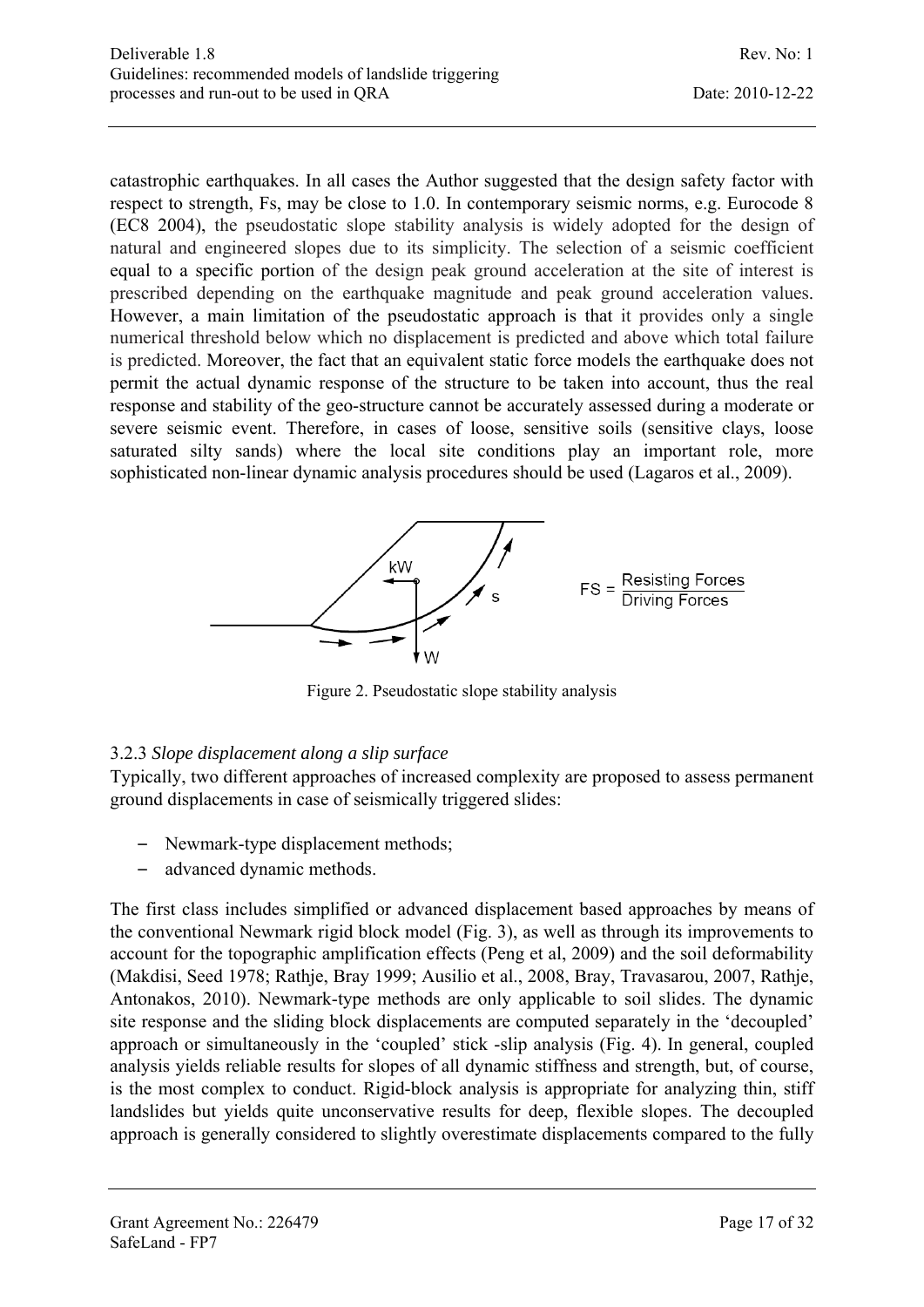nonlinear, coupled stick-slip analysis. However, it was found non-conservative primarily for projects undergoing intense, near-fault ground motions (Rathje, Bray 1999; 2000).

Advanced stress-deformation analyses based on continuum (finite element (FEM) or finite difference (FDM)) or discontinuum (e.g. distinct element method) formulations usually incorporating complicated constitutive models, are becoming more and more attractive, as they can provide approximate solutions to problems which otherwise cannot be solved by conventional methods e.g. the complex geometry including topographic and basin effects, material anisotropy and non-linear behavior, in situ stresses, pore water pressure built-up. Numerical methods have been applied to model the dynamic response of slopes using different constitutive models (e.g. Mohr Coulomb, strain softening, hysteretic model etc), boundary conditions and dynamic input motions (real or synthetic accelerograms, simplified wavelets). Recent work can be found in Zania et al. (2008), Bourdeau et al. (2008), Han et al. (2010), Latha at al. (2010), Taiebat et al. (2010). One basic limitation of the advanced numerical methods is that the parameters required for the definition of the models are not easily quantified in the laboratory or in situ. Moreover, they can be only used for specific case studies and not for a parametric analysis aiming to evaluate the landslide risk at local and regional scale. Finally, it should be emphasized that numerical modeling is a very powerful tool in the identification and comprehension of the coupled processes and complex mechanisms leading to instability of a given slope but it should be combined with engineering experience and critical thinking in order to yield reliable results.



Figure 3. (a) Newmark Sliding-block model (b) Newmark algorithm (adapted from Wilson and Keefer, 1983) for seismically-induced permanent displacements.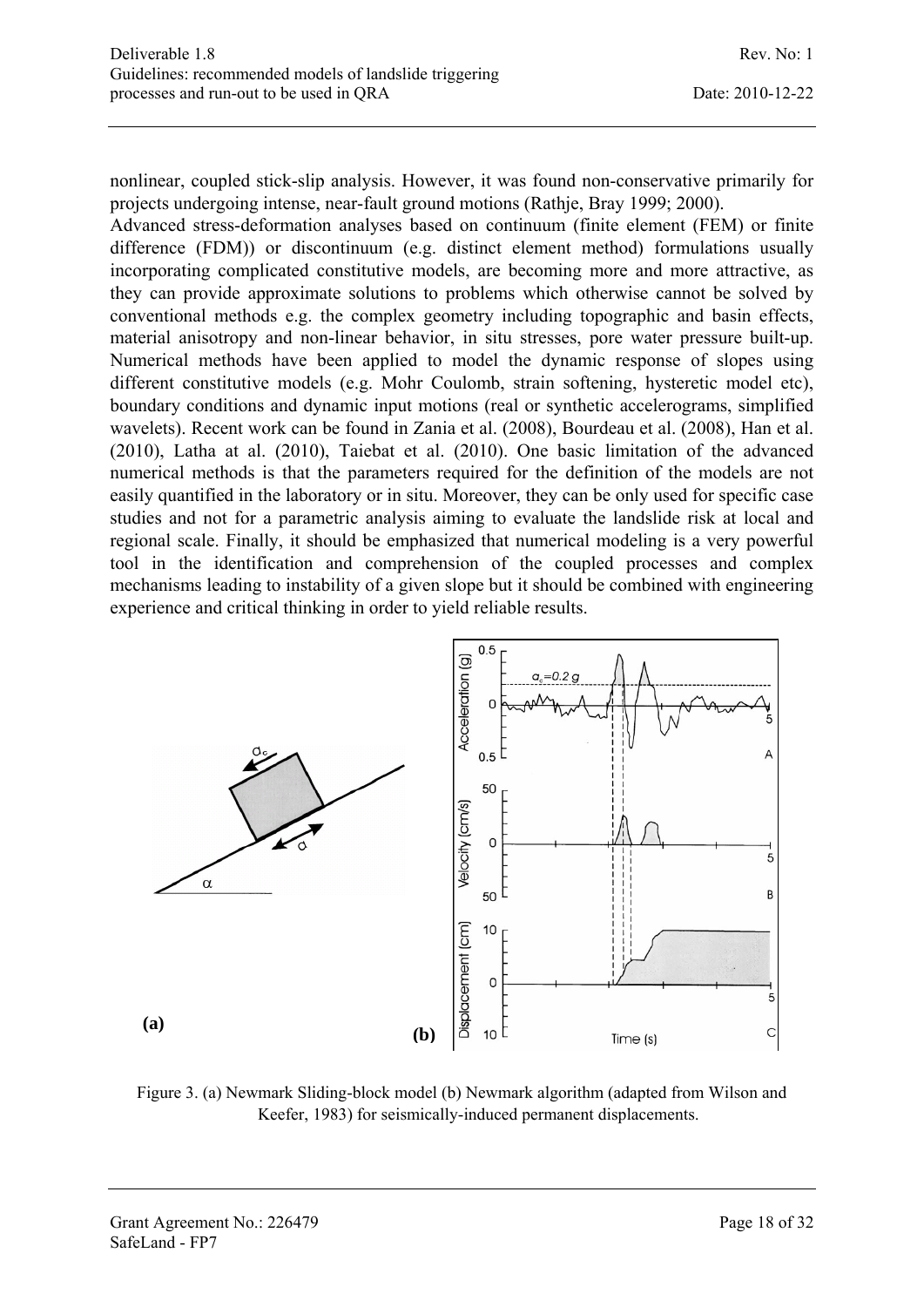

Figure 4. Decoupled dynamic response/rigid sliding block analysis and fully coupled analysis (Bray, 2007)

#### **3.3 Recommended models of earthquake induced landslide triggering mechanisms**

Similar to current practice, a screening analysis procedure is recommended for use in order to exclude slopes that are not expected to experience permanent deformations. When liquefaction or strain softening is not considered an issue, this can be done by estimating the factor of safety (or the critical acceleration) of the soil slope through a limit equilibrium or a simplified empirical method. Hence, if the resulting  $FS \geq 1.0$  (or ky≥kmax), no further seismic slope analysis is required.

#### 3.3.1 *Rigorous Newmark sliding block analysis*

A rigorous Newmark sliding block analysis (Newmark, 1965; Jibson et al., 2003) can be used to calculate permanent displacements of the slide mass for different seismic scenarios. The Newmark's method treats the potential landslide block as a rigid mass that slides in a perfectly plastic manner on an inclined plane (Fig. 3a). This assumption is reasonable for relatively thin landslides in stiff or brittle materials, but it introduces significant errors as landslides become thicker and material becomes softer. The mass experiences no permanent displacement until the base acceleration exceeds the critical (yield) acceleration of the block  $(\alpha_c)$ , that is the threshold base acceleration required to overcome the shear resistance of the slope and initiate failure; then, the block begins to move downslope. Displacements are estimated by double-integrating the parts of an acceleration-time history that lie above the critical acceleration. Figure 3b presents a schematic description of the rigorous Newmark Sliding Block procedure (adapted from Wilson and Keefer, 1983) for estimating permanent co-seismic landslide displacements. The critical (yield) acceleration may be determined through a pseudostatic analysis, by iteratively employing different horizontal earthquake accelerations in a static limit-equilibrium analysis until a factor of safety of 1.0 is achieved. Newmark (1965) showed that the critical acceleration of a potential landslide block is a simple function of the static factor of safety and the landslide geometry, expressed as: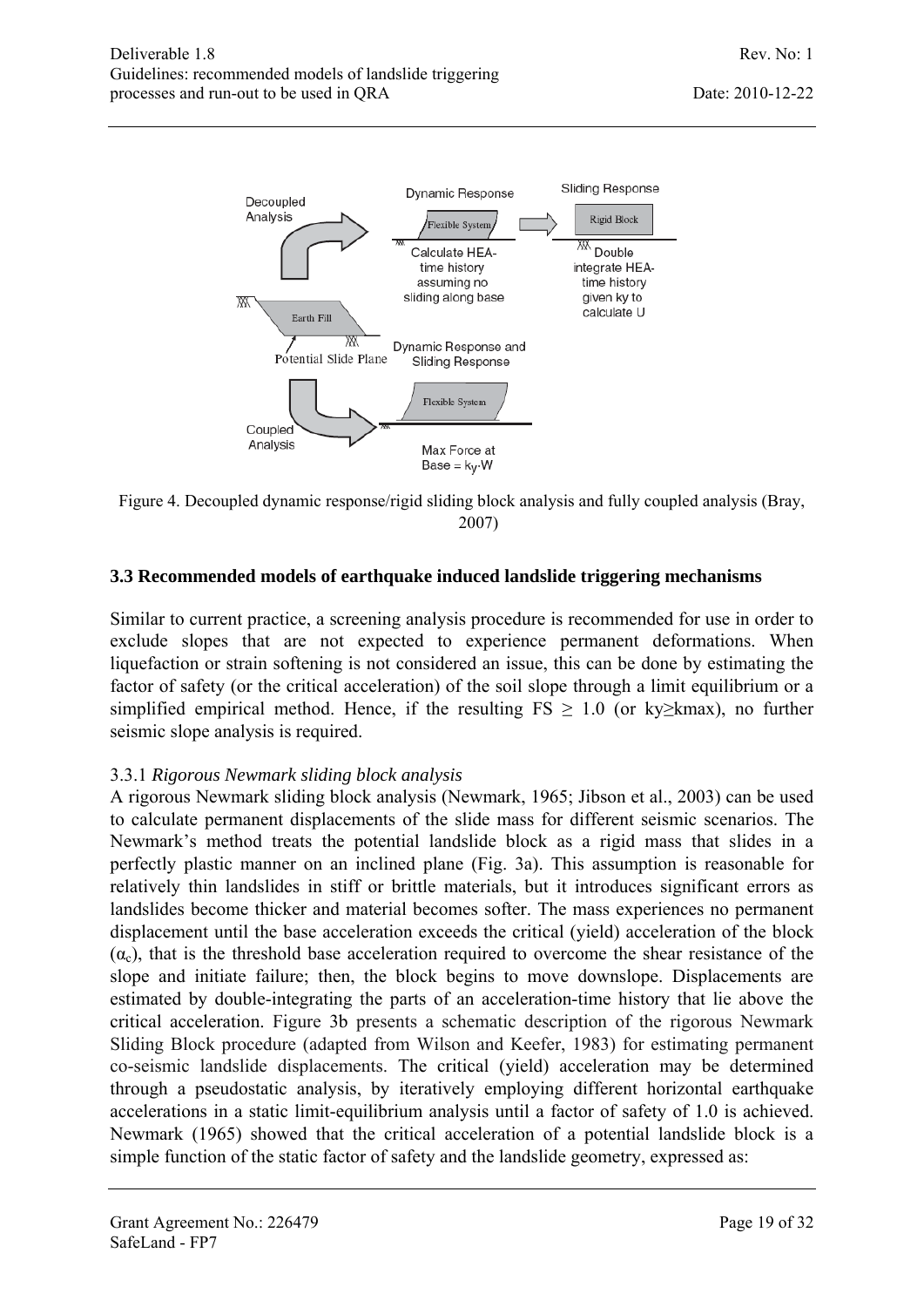$a_c = (FS-1)g$  (1)

where  $a_c$  is the critical acceleration in terms of  $g$ ; g the acceleration of Earth's gravity; FS is the static factor of safety; and a is the angle from the horizontal that the center of mass of the potential landslide block first moves, which can generally approximated as the slope angle. Similar empirical relationships for the estimation of critical acceleration have been introduced by other researchers (e.g. Graham, 1984; Jibson, 1993).

Recently developed methodologies (Peng et al., 2009) improve the rigorous Newmark approach by incorporating the effects of topographic amplification, that take place over a narrow zone near the crest of the slope, and the run-out behavior in the GIS earthquake induced landslide hazard assessment. The Authors calculated the theoretical topographic amplification factors based on the transfer function introducted by Paolucci (2002) and then estimated the corresponding amplified ground motion. By using this amplified motion a cumulative displacement map is generated through the rigorous Newmark displacement method. Once the calculated cumulative displacement is higher than a preset value of critical displacement (above this value a general failure is assumed to occur), the zone is regarded as a source area. The run-out simulation is performed on materials located on the predicted source areas. Finally, the complete set of landslide areas is constructed by recording the sliding routes and final deposition areas.

#### 3.3.2 *Coupled stick-slip deformable sliding block model*

One of the most recent and reliable methods described by Bray, Travasarou (2007) is recommend for use in the estimation of co-seismic displacements of a slope. The Suthors proposed a simplified semi-analytical/empirical method to estimate PGD of soil slopes in case of earthquake loading. This semi-empirical predictive approach utilizes the nonlinear fully coupled stick-slip deformable sliding block model proposed by Rathje, Bray (2000) to capture the dynamic response of an earth-waste structure (Fig. 5). The model used is one dimensional to allow for the use of a large number ground motions with wide range of properties of the potential sliding mass.

The primary source of uncertainty in assessing the likely performance of an earth/waste system during an earthquake is the input ground motion. Hence, a comprehensive database (PEER strong ground motion database http://peer.berkeley.edu/smcat/index.html) containing 688 recorded ground motions from 14 earthquakes, has been used by B&T to compute coseismic displacements (Travasarou, 2003).

The developed seismic displacement model captures the primary influence of the system's yield coefficient (ky), its initial fundamental period (Ts), and the ground motion's spectral acceleration at a degraded period equal to 1.5Ts. The slope's yield coefficient (ky) and initial fundamental period (Ts) were selected to represent the dynamic strength and stiffness, respectively, of the earth/waste slope in the seismic displacement model. The spectral acceleration at a degraded period equal to 1.5 times the initial fundamental period of the slope, i.e., *Sa* (1.5*Ts*), was found to represent the most efficient measure of the seismic intensity (Travasarou, Bray, 2003).The degraded fundamental period is considered to capture the overall average stiffness reduction for the earth/waste slopes.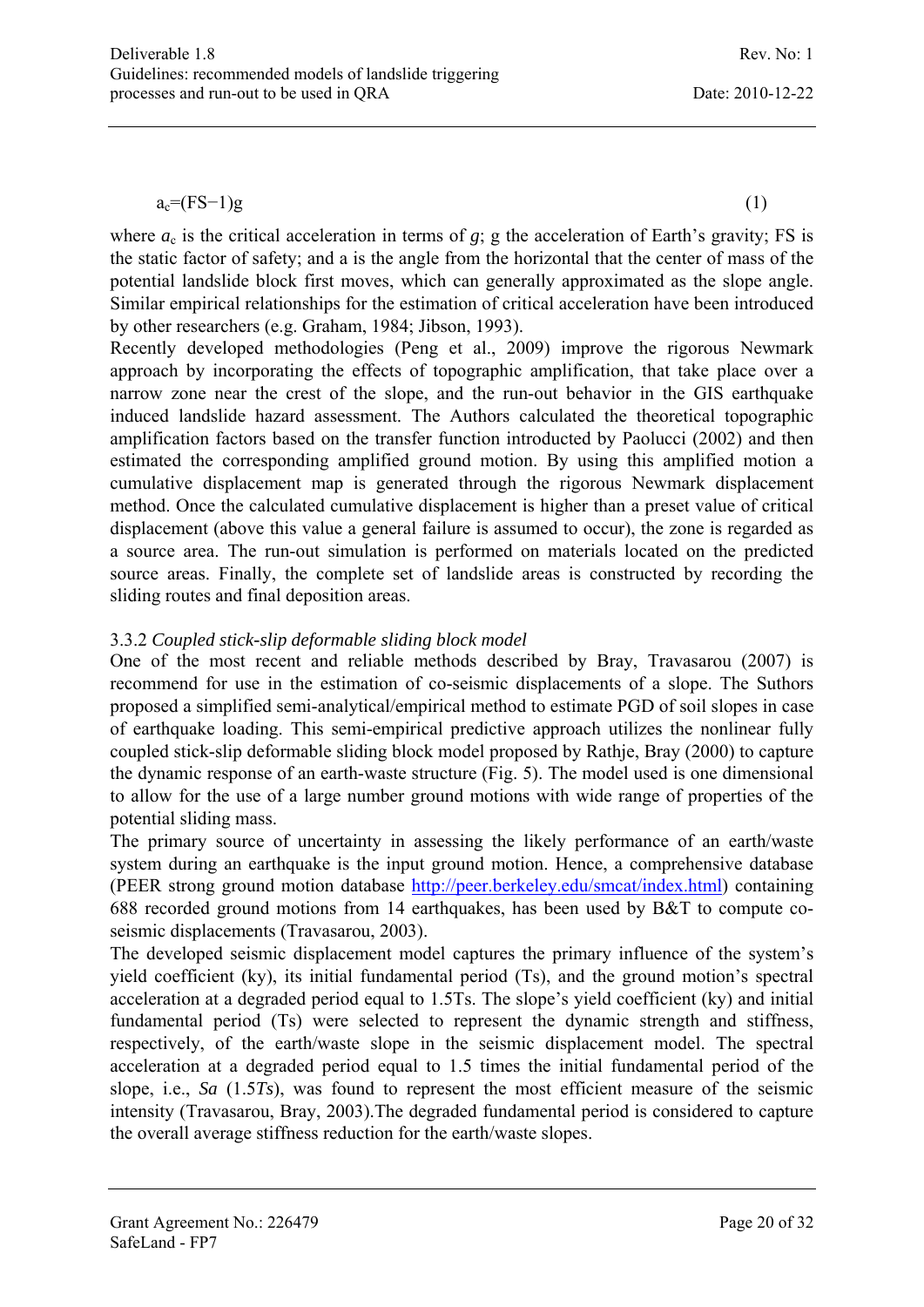

Figure 5. Generic seismic slope displacement problem of height H and initial stiffness Vs and (b) idealized nonlinear stick with one-way sliding used in Bray, Travasarou (2007).

The model separates the probability of "zero" displacement (i.e., 1 cm) occurring from the distribution of "non-zero" displacement, so that very low values of calculated displacement, with no engineering significance, do not bias the results.

The probability of negligible "zero" displacement is estimated as:

$$
P(D = 0) = 1 - \Phi(-1.76 - 3.22 \ln(k_y) - 0.484 \text{Ts} \ln(k_y) + 3.52 \ln(S_a(1.5 \text{Ts}))), \tag{2}
$$

where P(D=0): probability (as a decimal number) of occurrence of zero displacements; Dseismic displacement; Φ: standard normal cumulative distribution function; ky: yield coefficient; Ts: initial fundamental period of the sliding mass in seconds, and Sa(1.5Ts) : the spectral acceleration of the input ground motion at a period of 1.5Ts in tems of g.

The amount of nonzero seismic displacement (*D)* is given by the following equation:

$$
\ln(D) = -1.10 - 2.83 \ln(k_y) - 0.333 (\ln(k_y))^2 + 0.566 \ln(k_y) \ln(S_a(1.5T_s)) + 3.04 \ln(S_a(1.5T_s)) - 0.244(\ln(S_a(1.5T_s)))^2 + 1.50T_s + 0.278(M - 7) \pm \epsilon
$$
\n(3)

where the *ky*, *Ts*, and  $S_a(1.5T_s)$  are defined as previously for Eq. (3), and  $\varepsilon$  is a normally distributed random variable with zero mean and standard deviation  $\sigma$ =0.66.

For the Newmark rigid sliding block case (*Ts*=0), Eq. (3) is transformed as follows:

$$
\ln(D) = -0.22 - 2.83 \ln(k_y) - 0.333 (\ln(k_y))^2 + 0.566 \ln(k_y) \ln(PGA) + 3.04 \ln(PGA) - 0.244(\ln(PGA))^2 + 1.50T_s + 0.278(M - 7) \pm \epsilon
$$
\n(4)

where PGA is the peak ground acceleration of the ground motion (i.e.,  $S_a(Ts=0)$ ).

The model can be implemented rigorously within a fully probabilistic framework for the estimation of the probability of exceedance of a selected threshold of displacement (d) for a specified earthquake scenario and slope properties.

The probability of the seismic displacement (*D)* exceeding a specified displacement threshold (*d)* is expressed as:

$$
P(D > d) = [1 - P(D = 0)] P(D > d/(D > 0)
$$
\n(5)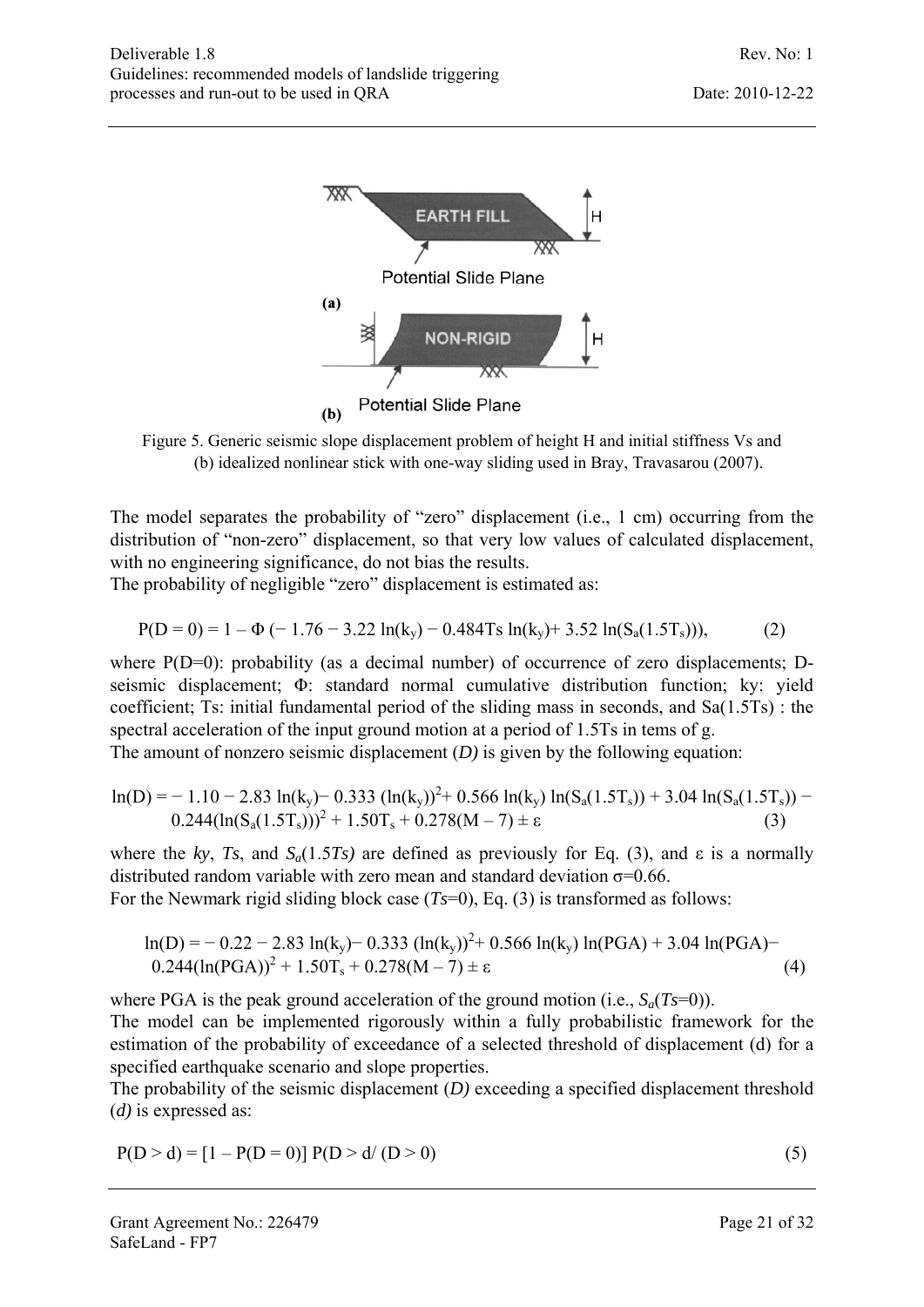The term  $P(D=0)$  is computed using Eq. (2). The term  $P(D>d/D>0)$  may be computed assuming that the estimated displacements are lognormally distributed as:

$$
P(D > d/(D > 0) = 1 - P(D \le d/D > 0) = 1 - \Phi\left(\frac{\ln d - \ln \hat{d}}{\sigma}\right) \dots \dots \dots \dots \dots \dots \dots \tag{6}
$$

where  $\ln \hat{d}$  is computed using Eq. (3),  $\sigma$  is the standard deviation of the random error, which in this case is 0.66; and  $\Phi$  is the standard normal cumulative distribution function.

The Bray and Travasarou (2007) seismic displacement model was shown to predict reliably the seismic performance observed at 16 earth dams and solid-waste landfills. Besides, the values of predicted displacements are not inconsistent with other simplified methods.

It is important to note the fact that the estimated range of seismic induced permanent displacement from semi-analytical and/or semi-empirical procedures both coupled and uncoupled, should be considered as an index of the expected seismic performance. Seismic displacement estimates will always be approximate in nature due to the complexities of the dynamic response of the soil materials involved and the variability of the earthquake ground motion. Moreover, it's worth noticing that the yield coefficient ky is assumed to be constant during seismic shaking. Thus, the methods described above should not be followed when significant strength loss is anticipated in the slope soil material. In the later, a more sophisticated numerical analysis capable to account for soil nonlinearity is recommended for use.

In any case, the choice of the most appropriate method primarily relies on the scale of the problem, data availability and quality concerning the geometrical, hydro-geological and the geotechnical characteristics of the site, the seismic motion parameters and soil dynamic properties (e.g. residual dynamic shear strength), the criticality of the structure and engineering judgment. A simplified empirical or semi-empirical method is generally preferable for the landslide hazard assessment in small scales (e.g. European scale, regional scale) while a more sophisticated method is usually adopted in large and detailed scales (e.g. for a certain case study).

#### **3.4 Models of runout to be used in QRA**

#### 3.4.1 *Introduction*

As it has already been stated, the evaluation of the landslide triggering processes should be followed by a prediction of the expected run-out distance of the landslide mass (for residential development at the bottom of the slope), as it constitutes an integral part of a Quantitative Risk Assessment methodology. The landslide run-out distance needs to be estimated to calculate the annual probability of spatial impact P(S/H) (i.e. the probability of the landslide impacting a specific element at risk) given a specific landslide event, in the equation describing the risk in terms of the annual probability of loss of life or property (Morgan et al., 1992; Finlay et al, 1999). A run-out analysis is performed once the potential unstable slope exceeds a preset threshold displacement  $(D_{F\text{ailure}})$  above which a sharp acceleration of the slope movement, leading to a general failure of the slope, is expected to occur. The value of this critical displacement may vary for different landslide types and depends primarily on the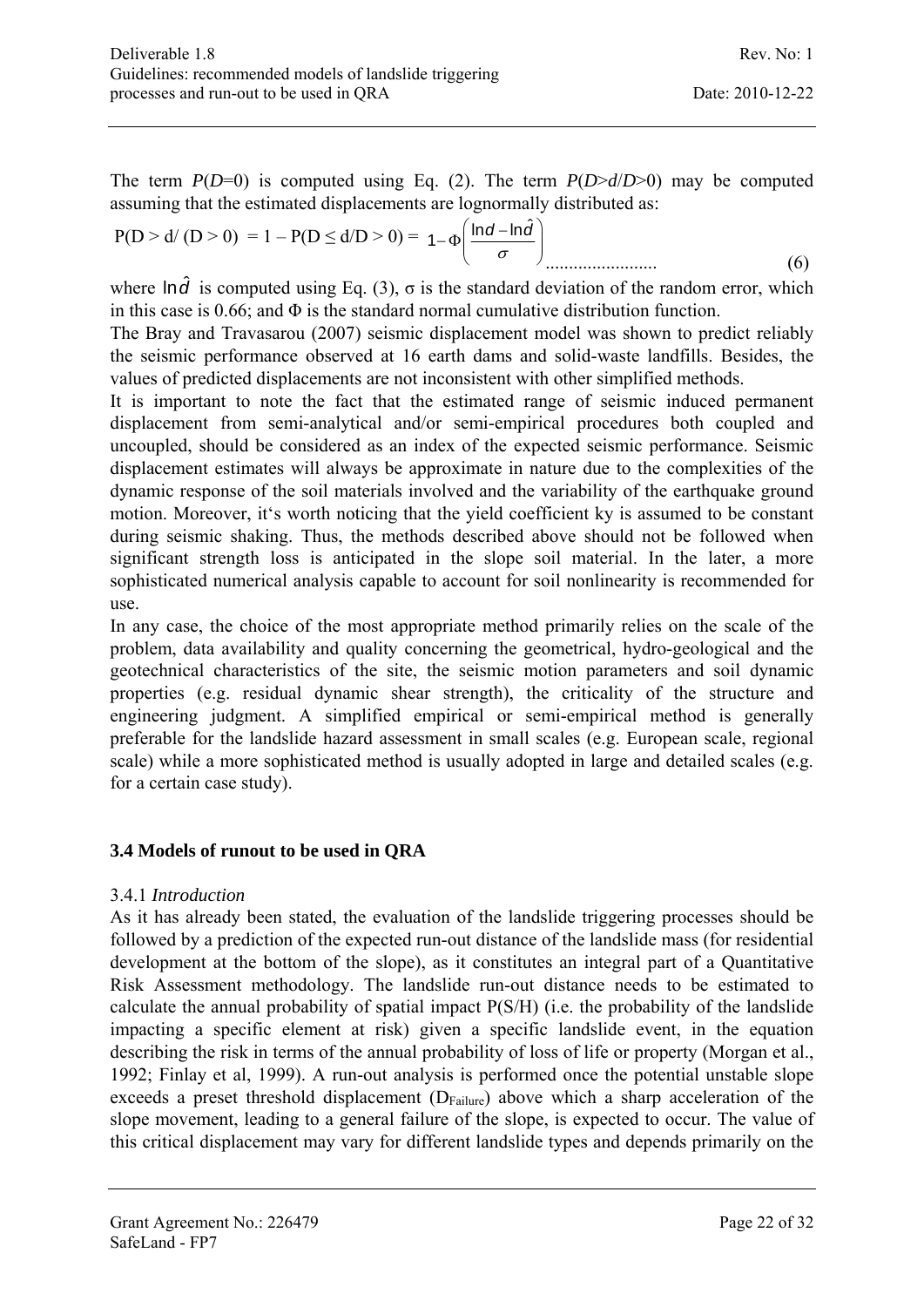thickness of the basal shear zone. Hence, for thin shear zones (e.g. sandy soils) the pre-failure slope displacements may be limited to some centimeters. On the contrary, if a thick sliding surface is involved (e.g. homogenous clay material), the slope may experience significant deformation before failure can occur (Hungr et al, 2005).

The run-out or travel distance of the landslide deposit can be estimated either by using an analytical approach or statistical- empirical relationships and expert opinion (Finlay et al, 1999; Corominas 1996; Hunter, Fell, 2003; Rickenmann 2005; Hungr et al., 2005; Devoli et al., 2009; Copons et al., 2009). In case of earthquake triggered landslides the same methods are generally adopted for the estimation of the expected run-out path. Different landslide types (rockfalls, rock avalanches, debris flows, earthflows, and translational slides) usually require different methods to predict the travel distance.

#### 3.4.2 *Empirical methods for estimating runout distance*

Several empirical methods have been developed for the prediction of the expected run-out distance. These are based on field observation and on the analysis of the relationships between parameters characterizing both the landslide (e.g. landslide volume) and the path (e.g. effect of obstacles and topographic constrains), and the distance traveled by the landslide debris (Corominas, 1996; Hungr et al., 2005). They can be classified as: geomorphological, geometrical and volume change methods. The main advantage of the empirical methods is their simplicity and that they can be quite easy implemented in a GIS-based hazard and risk assessment framework. However, empirical methods can only provide a preliminary estimate of the profile of the travel path.

#### 3.4.2.1 Geomorphological assessment of the runout distance

In geomorphological methods the prediction of the travel distance is based on field work and photo interpretation assuming that future landslides will take place into the same environmental conditions having the same slope geometrical and geotechnical characteristics. However, this is not always the point, as the slope geometry and various environmental or anthropogenic conditions responsible for past landslides might have been changed. Furthermore, the identification of the landslide debris is not an easy task and it includes various uncertainties regarding the reconnaissance of the source area, the size and the mobility of the landslide mass. Hence, the applicability of geomorphological methods should be limited to the observed site without having the capability of transferring the results to other areas of interest (Hungr et al., 2005).

#### 3.4.2.2 Geometrical assessment of the run-out distance

Another empirical approach is the geometrical method that is based on the angle of reach  $(\alpha)$ concept, defined as the angle of the line connecting the highest point of the landslide crown scarp to the distal margin of the displaced mass (Fig. 1). The tangent of reach angle is expressed as the ratio of the vertical drop H to the horizontal projection of the distance L between the upper part of the landslide source and the lowest point of the sliding mass (Fig. 1). The angle of reach  $(\alpha)$  is associated to the mobility index ((Nicoletti, Sorriso-Valvo, 1991, Corominas, 1996) and the friction coefficient (Shreve, 1968; Scheidegger, 1973) as follows: the higher the angle of reach  $(\alpha)$ , the higher the mobility of the mass (velocity) and the lower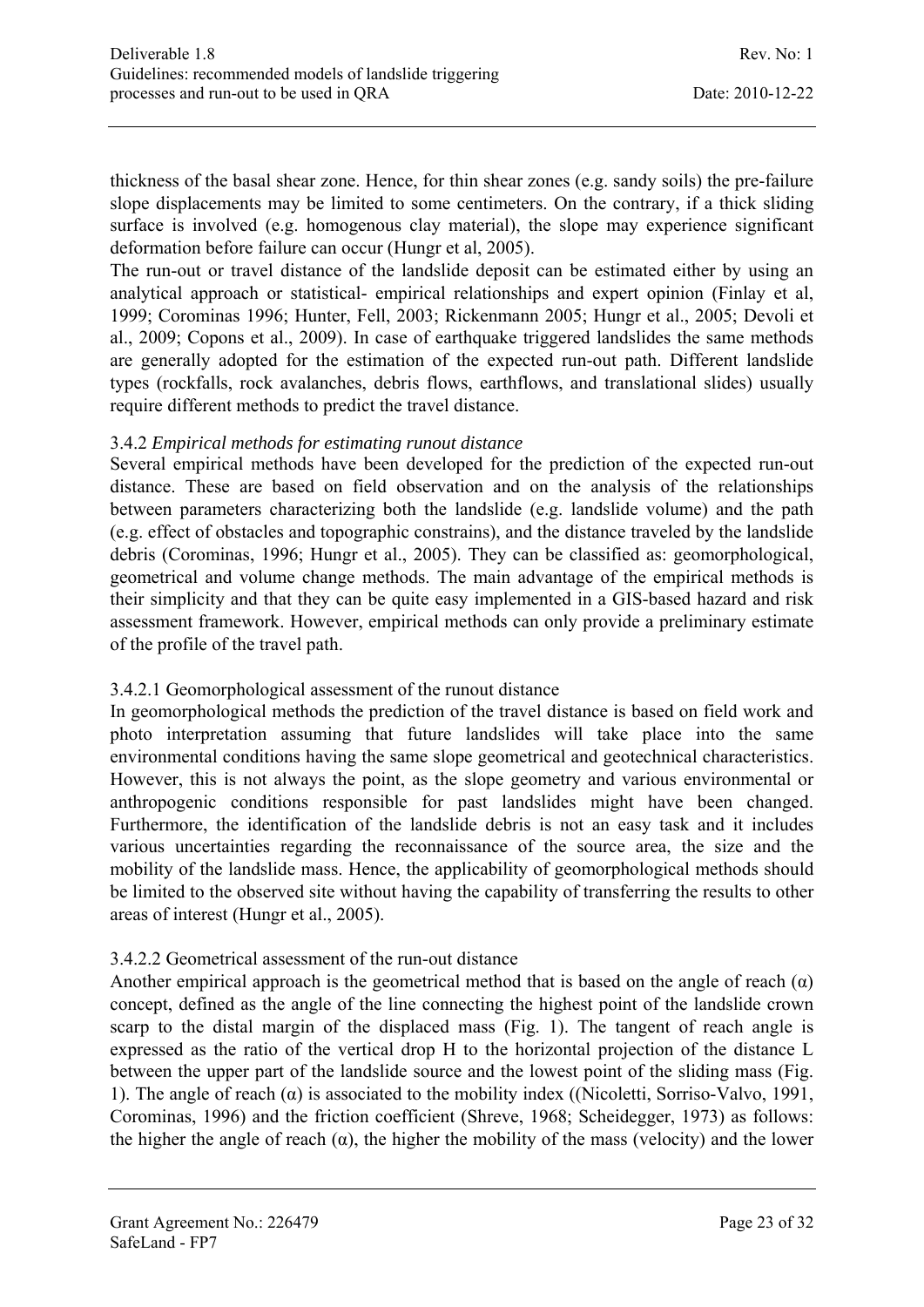the friction (φ) of the soil material. Domaas (1994) determined the reach angle from the angle  $(\psi)$  of the line linking the rockfall source with the talus toe (Fig. 1), for different intervals of height of vertical drop (H). Further, Evans, Hungr (1993) have used the concept of shadow angle (β) to determine the maximum travel distance of a fragmental rockfall defined as the angle of the line linking the talus apex with the farthest block (Fig. 1).

Several authors (Scheidegger, 1973; Li, 1983; Hutchinson 1988, Corominas 1996; Nicoletti, Sorriso-Valvo, 1991; Finlay et al., 1999; Rickenmann, 1999; Devoli et al., 2009; Copons et al., 2009) have proposed empirical relationships based on the inverse relationship between the tangent of the reach angle (H/L) and the landslide volume taking into account the different landslide types and sizes. Plots of the tangent of the reach angle (H/L) against the landslide volume show a reduction of H/L with volume increase and thus large landslides are characterized by a higher mobility compared to smaller ones (Scheidegger, 1973, Hsü, 1975). Such plots and the corresponding regression equations generally experience a large scattering (poor correlations) due to various reasons: different triggering mechanisms and material properties, presence of obstacles etc. Hence, the use of the regression equations for estimating the expected landslide travel distance needs to be applied with care because the mean values may give optimistic results. Many landslides will travel far beyond the calculated distance. It is recommended that the lower envelope that corresponds to the maximum landslide run-out be used (Hungr et al., 2005). Using envelopes derived through empirical methods are conservative but not unrealistic because they are based on observed cases.

#### 3.4.2.3 Volume change assessment of the run-out distance

The volume change method (Cannon, Savage, 1988; Iverson et al., 1998; Fannin, Wise, 2001) estimates the potential travel distance of debris flows based on the initial volume of a debris flow and the rate at which material is entrained or deposited along its travel path. The path is subdivided into "reaches", for which reach length, width and slope are measured. The model considers confined, transitional and unconfined reaches and imposes no deposition for flow in confined reaches and no entrainment for flow in transitional reaches (Fannin, Wise, 2001). Using the initial volume as input and the geometry of consecutive reaches, the model establishes an averaged volume-change formula by dividing the volume of mobilized material by the length of debris trails (Fannin, Wise, 2001; Hungr et al., 2005). As the landslide debris moves downslope, the initial volume/mass of the landslide is progressively reduced through loss or deposition of materials, and that the landslide debris halts when the volume of the actively moving debris becomes negligible. The results give a probability of travel distance exceedance that is compared with travel distances of two observed events (Fannin, Wise, 2001, Hungr et al., 2005). In addition to uncertainty in event volume, channel yield rate estimations (as well as the angle of reach methods) have the additional difficulty that an initiation point of the debris flow must be predicted. Not all debris flows initiate from a single failed landslide mass and thus the selection of a single point of initiation is sometimes impossible (Prochaska et al., 2008).

#### 3.4.3 *Numerical methods for estimating run-out distance*

Numerical methods include different formulations based on the block ("lumped mass") models, Continuum fluid mechanics and distinct element models. A comprehensive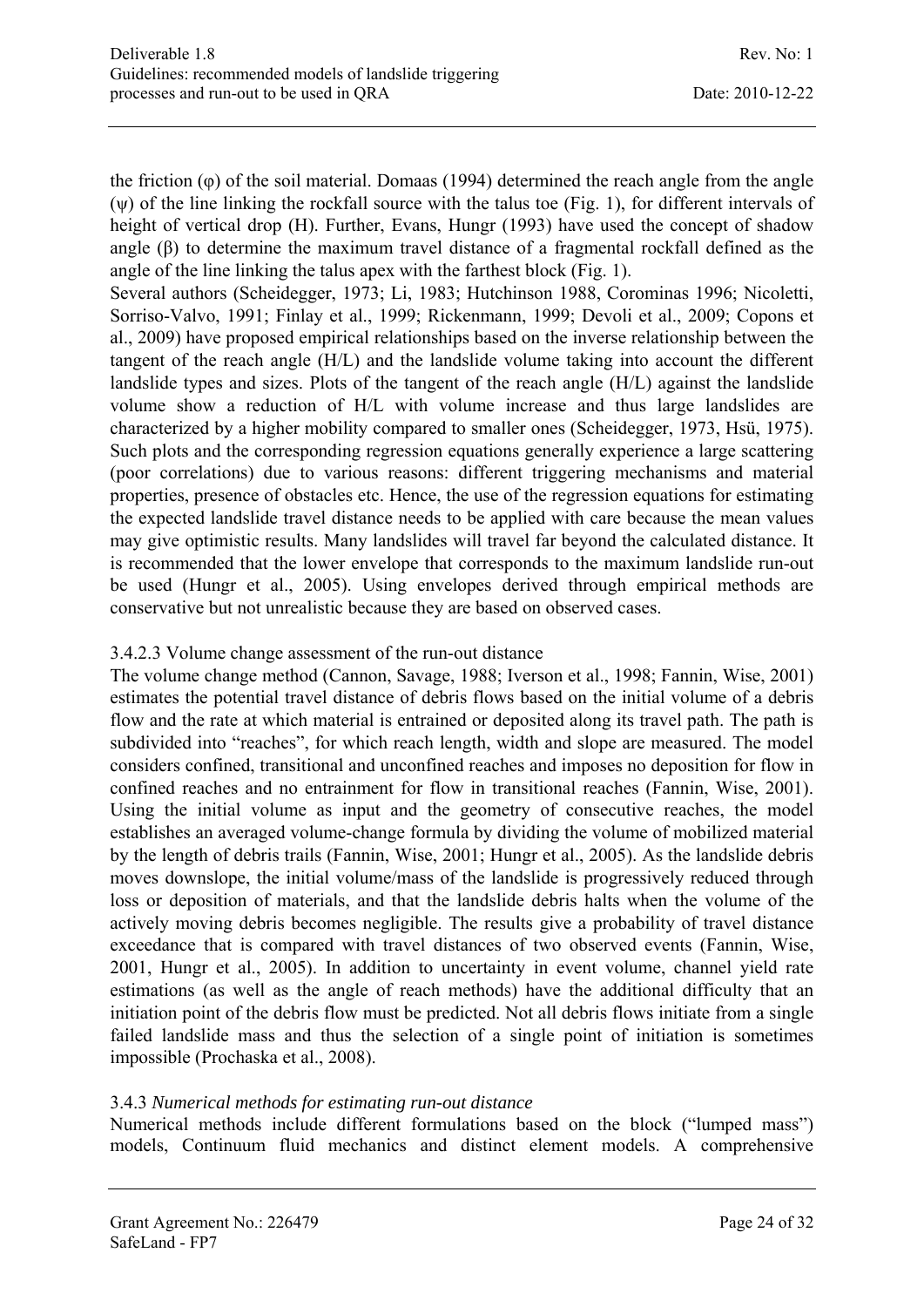description of the various methods can be found in Hungr et al. (2005). In the block ("lumped mass") method the moving landslide mass is represented by a dimensionless block that is a major simplification. The important effect of lateral and longitudinal spreading of the slide mass cannot be accounted for, should therefore be suitable only for comparing paths which are very similar in terms of geometry and material properties (Dai et al., 2002). Continuum fluid mechanics models utilize the conservation equations of mass, momentum and energy that describe the dynamic motion of debris, and a rheological model to describe the material behavior of debris. Continuum models compared to distinct element models experience faster computational times and are better suited to model viscous flows and pore pressure effects. On the other hand, distinct element models can better model large strain particle movement and active and passive pressures (Prochaska et al., 2008).

Gerolymos, Gazetas (2007) and Gerolymos (2010), in an effort to address the complex issue of triggering and post–failure travel distance of violent landslides, have recently developed a multi-block numerical model to interpret the sliding process, considering two mechanically coupled substructures: the accelerating deformable body of the slide, and the rapidly deforming shear band at the base of the slide. The model combines features of an extended Savage-Hutter approach for the sliding soil body, with (a) a Mohr–Coulomb failure criterion, (b) Bouc–Wen hysteretic stress–strain relationship, and (c) the Voellmy's rheology for the deformation of the material within the shear band, and exploits the concept of grain crushinginduced instability. The model has been validated with few large landslide cases in Japan.

No analytical solution, regardless its complexity, can be relied on without being calibrated against field observations. In general, rheological relationships defining the equivalent fluid should be simple with few changeable parameters that can be easily constrained. It is also recommended that each calibration study should use more than one landslide of a given type, in order to properly constrain the model (Hungr et al., 2005).

With the use of the correct input parameters, dynamic numerical models have the potential to provide accurate run-out lengths. They also provide additional information, such as the flow velocity along the run-out path, the area of flow and the peak discharge. However, these models also require the most sophistication during data collection and analysis in order to estimate appropriate input parameters. The cost of these detailed analyses may not be warranted for preliminary hazard assessments.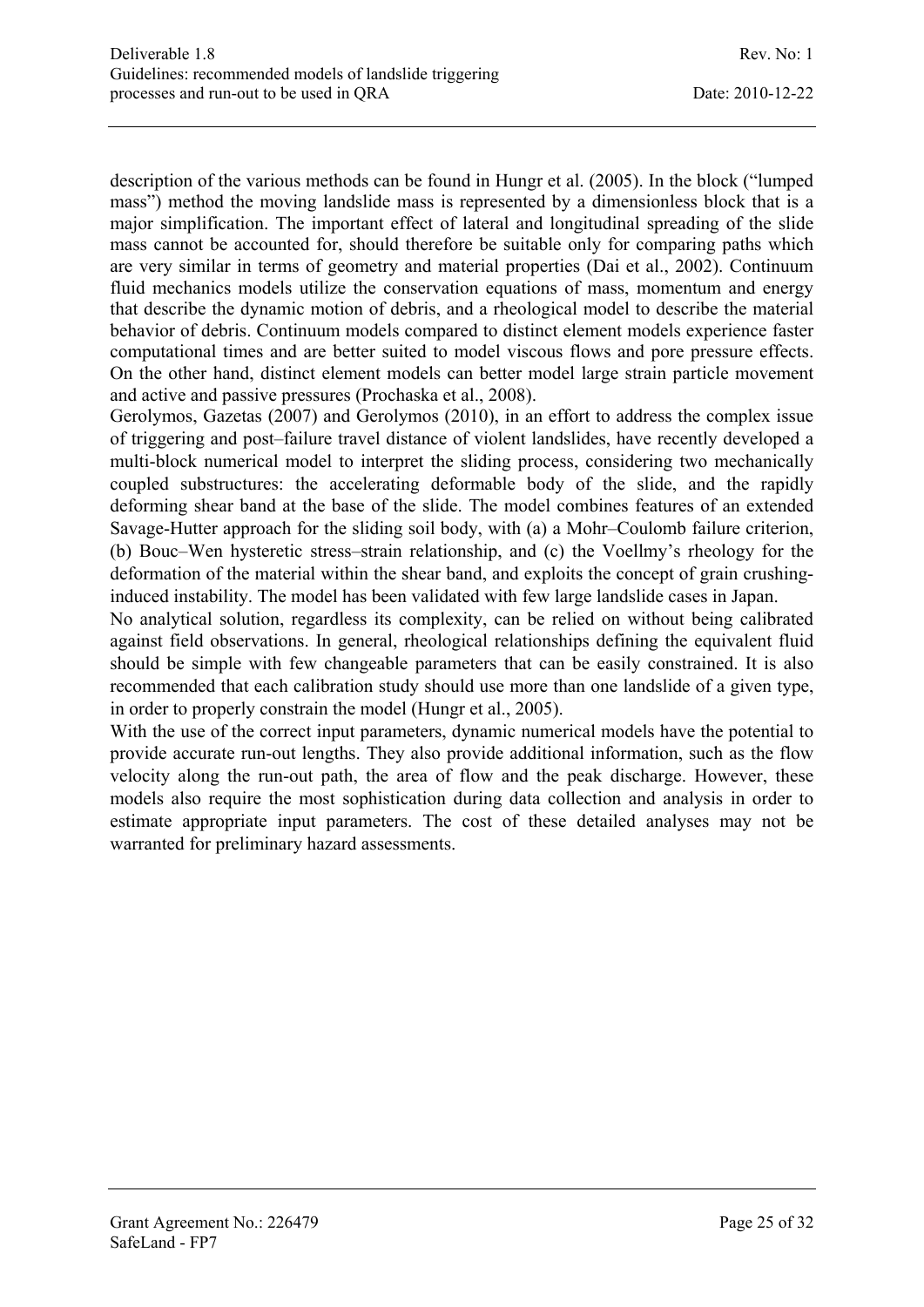### **4. REFERENCES**

Agliardi F., Crosta G. 2003. *High resolution three-dimensional numerical modelling of rockfalls*. Int. Journal of Rock Mechanics and Mining Sciences, 40: 455-471.

Association of Professional Engineers and Geoscientists of British Columbia (APEGBC) 2008. *Guidelines for Legislated Landslide Assessments for Proposed Residential Developments in BC* 

Ausilio, E., Costanzo, A., Silvestri, F., Tropeano, G. 2008. Prediction of seismic slope displacements by dynamic stick-slip analyses. Proceed. Seismic Engineering Int. Conf. (MERCEA'08), Reggio Calabria and Messina

Ayala, F.J., Cubillo, S., Álvarez, A., Domínguez, M.J., Laín, L., Laín, R., Ortíz, G. 2003. *Large scale rockfall reach susceptibility maps in La Cabrera Sierra (Madrid) performed with GIS and dynamic analysis at 1:5,000*. Natural Hazards, 30: 325-340

Baum, R.L., Savage, W.Z. and Godt, J.W. 2000. *TRIGRS – A FORTAN program for transient ranfall infiltration and grid-based regional slope-stability analysis*. US Geological SurveyOpen-File Report 02-0424

Baum, R.L., Savage W.Z., Godt, J.W. 2008. *TRIGRS-A Fortran program for transient rainfall infiltration and grid-based regional slope-stability analysis, version 2.0*. US Geological Survey Open-File Report 2008–1159; Available via: http://pubs.usgs.gov/of/2008/1159/

Bourdeau, C., Havenith, H. B. 008. *Site effects modelling applied to the slope affected by the Suusamyr earthquake (Kyrgyzstan, 1992)*. Engineering Geology, 97(3-4): 126-145

Bray, J.D. 2007. *Simplified seismic slope displacement procedures*. Earthquake Geotechnical Engineering. K. D. Pitilakis ed. Springer

Bray, J.D., Travasarou, F. 2007. *Simplified Procedure for Estimating Earthquake-Induced Deviatoric Slope Displacements*. Journal of Geotechnical and Geoenvironmental Engineering, 133: 381

Bray, J.D., Rathje, E.M. 1998. *Earthquake-induced displacements of solid-waste landfills*. Journal Geotechnical and Geoenvironmental Engineering, ASCE, 124(3): 242–253

Bozzolo, D., Pamini, R. 1986. *Simulation of rock falls down a valley side*. Acta Mechanica, 63: 113-130

Cannon, S. H. 1993. *An empirical model for the volume-change behaviour of debris flows*. Proceed. ASCE National Conference on Hydraulic Engineering, San Francisco, CA.: 1768- 1773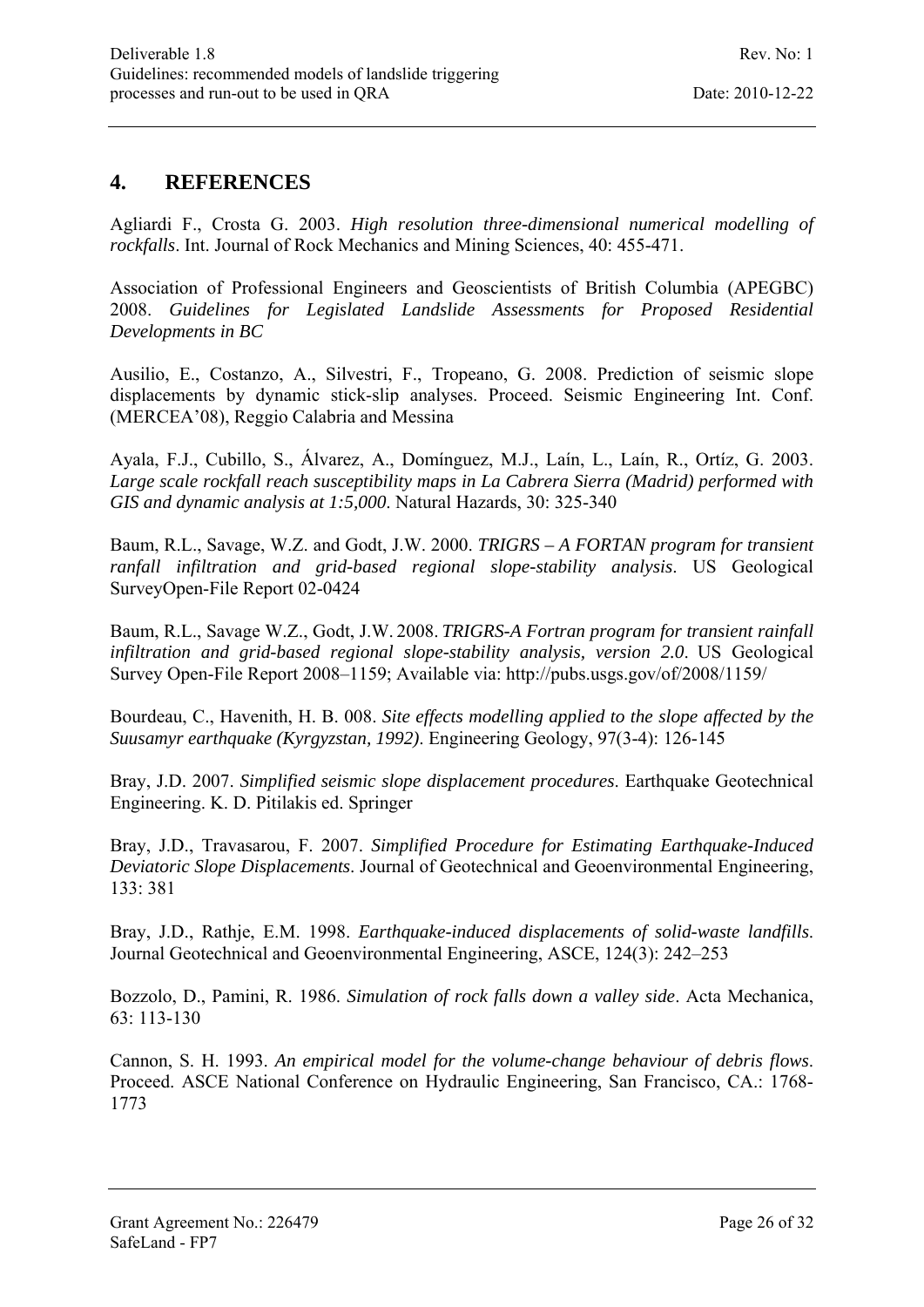Chang, K.J., Taboada, A., Chan, Y.C. 2005. *Geological and morphological study of the Jiufengershan landslide triggered by the Chi-Chi Taiwan earthquake*. Geomorphology 71(3- 4): 293-309

Cheng, Y.M., Lansivaara, T., Wei, W.B. 2007. *Two-dimensional slope stability analysis by limit equilibrium and strength reduction methods*. Computers and Geotechnics 34(3): 137-150

Copons, R., Vilaplana, J.M. 2008. *Rockfall susceptibility zoning at a large scale: from geomorphological inventory to preliminary land use planning*. Engineering Geology 102: 142–151

Corominas, J. 1996. *The angle of reach as a mobility index for small and large landslides*. Canadian Geotechnical Journal, 33: 260-271.

Crosta, G. B., Imposimato, S., Roddeman, D. 2009. *Numerical modeling of 2-D granular step collapse on erodible and nonerodible surface*. Journal Geophysical Research, 114, F03020

Crosta, G.B., Imposimato, S., Roddeman, D.G., Chiesa, S., 2004. *The 2001 Las Colinas landslide, El Salvador: from geology to numerical modeling*. Proc. 9th Int. Symp. On Landslides, Rio de Janeiro

Dai, F.C., Lee, C.F., Ngai, Y.Y. 2002. *Landslide risk assessment and management: an overview*. Engineering Geology 64(1): 65-87

Devoli, G., De Blasio, F. V., Elverhøi, A., Høeg, K. 2009. *Statistical Analysis of Landslide Events in Central America and their Run-out Distance*. Geotechnical and Geological Engineering, 27(1): 23-42

Domaas, U. 1994. *Geometrical methods of calculating rockfall range*. Norwegian Geotechnical Institute. Report 585910-1. 21 pp., unpublished.

EC8 2004. *Eurocode 8: Design of structures for earthquake resistance, Part 5: Foundations, retaining structures and geotechnical aspects*. CEN-ENV, Brussels

Evans, S.G., Hungr, O. 1993. *The assessment of rockfall hazard at the base of talus slopes*. Canadian Geotechnical Journal, 30: 620-636.

Fannin, R.J., Wise, M.P. 2001. *An empirical-statistical model for debris flow travel distance*. Canadian Geotechnical Journal, 38: 982-994

Fell, R., Bonnard, C., Cascini, L., Leroi, E., Savage, W. 2008. *Guidelines for landslide susceptibility, hazard and risk zoning for land-use planning*. Engineering Geology 102: 99– 111

Finlay, P.J., Mostyn, G.R., Fell, R. 1999. *Landslide risk assessment: prediction of travel distance*. Canadian Geotechnical Journal, 36: 556-562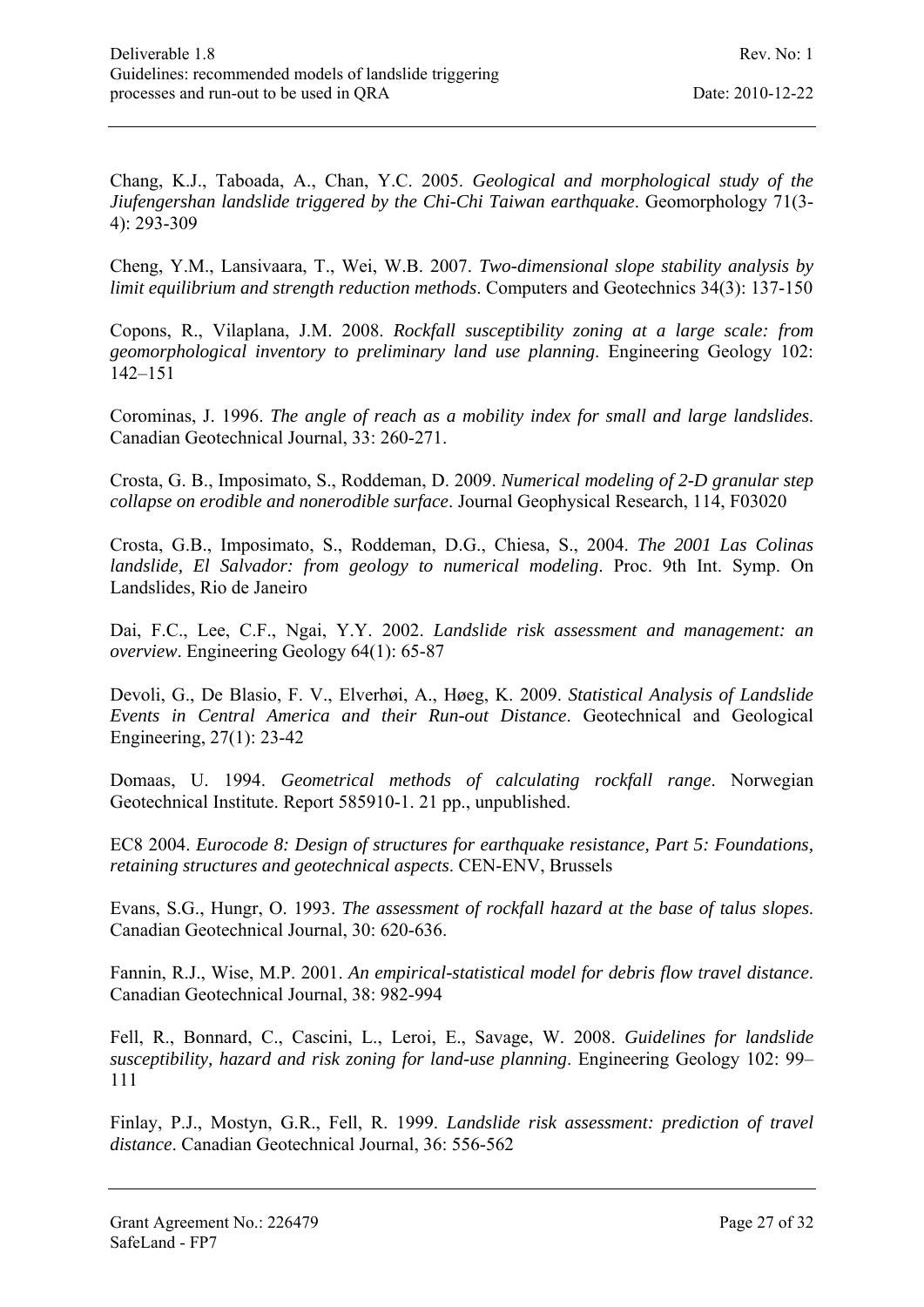Gerolymos N. 2010. *Numerical modeling of seismic triggering, evolution, and deposition of rapid landslides: Application to Higashi–Takezawa*. International Journal for Numerical and Analytical Methods in Geomechanics 34 (4): 383–407.

Gerolymos N., Gazetas, G. 2007. *A model for grain-crushing-induced landslides— Application to Nikawa, Kobe 1995*. Soil Dynamics and Earthquake Engineering, 27: 803–817

Han, Y., Hart R. 2010.*Seismic analysis of the reservoir-earth dam-pore fluid system using an integrated numerical approach.* Proceed. 5<sup>th</sup> Int. Conf. on Recent Advances in Geotechnical Earthquake Engineering and Soil Dynamics, San Diego, California

Harp, E.L., Jibson, R.W. 1995. *Inventory of landslides triggered by the 1994 Northridge,California earthquake*. US Geological Survey Open File Report, 95–213

Harp, E.L., Jibson, R.W. 1996. *Landslides triggered by the 1994 Northridge, California earthquake*. Bulletin of the Seismological Society of America 86(1B), S319–S332

Hasegawa, S., Dahal, R.K., Nishimura, T., Nonomura, A., Yamanaka, M. 2009. *DEM-Based Analysis of Earthquake-Induced Shallow Landslide Susceptibility*. Geotechnical and Geological Engineering 27(3): 419-430

Hsü, K.J. 1975. *Catastrophic debris stream (sturzstroms) generated by rockfalls*. Geological Society of America Bulletin, 86: 129-140

Hungr, O. 1995. *A model for the runout analysis of rapid flow slides, debris flows and avalanches*. Canadian Geotechnical .Journal, 32: 610-623

Hungr, O., Evans, S.G. 1988. *Engineering evaluation of fragmental rockfall hazards*. Proceed. 5th Int. Symp. on Landslides, Lausanne, Bonnard ed., A.A. Balkema, 1: 685-690

Hungr. O., Corominas, J., Eberhardt, E. 2005. *Estimating landslide motion mechanisms, travel distance and velocity*. Proceed. Int. conf. on Landslide Risk Management, O. Hungr, R. Fell, R. Couture and E. Eberhardt eds.: 99-128, Taylor and Francis, London

Hunter, G. Fell, R. 2003. *Travel distance angle for rapid landslides in constructed and natural soil slopes*. Canadian Geotechnical Journal, 40(6): 1123-1141

Hutchinson, J.N. 1971.*Undrained loading, a fundamental mechanism of mudflows and other mass movements'*, Géotechnique 21(4): 353-358

Hutchinson, J.N. 1986. *A sliding-consolidation model for flow slides* Canadian Geotechnical Journal, 23: 115-126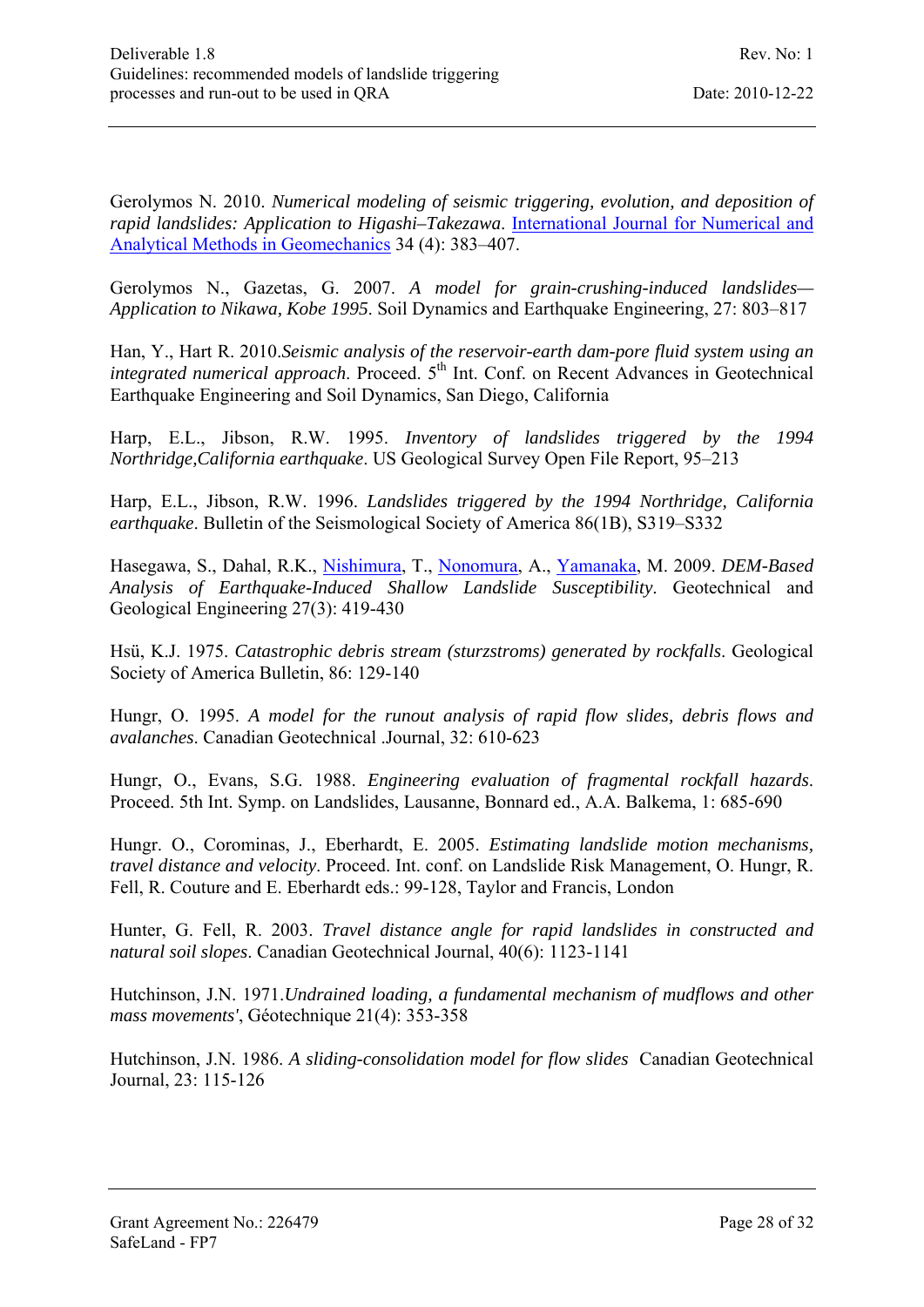Hutchinson, J.N. 1988. *Morphological and geotechnical parameters of landslides in relation to geology and hydrogeology*. In Bonnard (ed.), Proceed. 5th Int. Symp. on Landslides, Lausanne, Switzerland. A.A. Balkema, 1: 3-35.

Iverson, R.M., 2000. *Landslides triggering by rain infiltration*. Water Resources Research, 36(7): 1897-1910

Iverson, R.M., Denlinger, R.P. 2001. *Flow of variably fluidized granular masses across threedimensional terrain: Part I: Coulomb mixture theory*. J. Geophys. Res., 106: 537-552

Iverson, R.M., Schilling, S.P., J.W., Vallance 1998. *Objective delineation of lahar-inundation hazard zones*. Geological Society of America Bulletin, 110: 972–984

Jaboyedoff, M., Labiouse, V. 2003. *Preliminary assessment of rockfall hazard based on GIS data. ISRM 2003–Technology roadmap for rock mechanics*. South African Institute of Mining and Metallurgy: 575.578

Jibson, R.W., Jibson, M.W. 2003. *Java programs for using Newmark's method and simplified decoupled analysis to model slope performance during earthquakes*. US Geological Survey Open File Report: 03-005

Jibson, R.W. 1993. *Predicting earthquake-induced landslide displacements using Newmark's sliding block analysis*. Transportation Research Record 1411, 9–17

Keefer, D.K. 1984. *Landslides caused by earthquakes*. Geological Society of America Bulletin, 95: 406- 421

Keefer, D.K. 2002. *Investigating landslides caused by earthquakes - A historical review*. Surveys in Geophysics, 23: 473-510ù

Kokusho, T., Ishizawa, T. 2005. *Energy approach to slope failures and a case study during 2004 Niigata-ken Chuetsu earthquake*. Proceed. of Geotechnical Earthquake Engineering Satellite Conference Osaka, Japan, ISSMGE, 255-262

Kokusho, T., Ishizawa, T., Hara, T. 2009. *Slope failures during the 2004 Niigataken Chuetsu earthquake in Japan*. Earthquake Geotechnical Case Histories for Performance-Based Design - Kokusho ed., Taylor & Francis Group, London

Konagai, K., Orense, R.P., Johansson, J. 2009. *Las Colinas landslide caused by the 2001 El Salvador Earthquake*. Earthquake Geotechnical Case Histories for Performance-Based Design-Kokusho ed., Taylor & Francis Group, London

Lagaros, N.D., Tsompanakis, Y., Psarropoulos, P.N., Georgopoulos, E.C. 2009. *Computationally efficient seismic fragility analysis of geostructures*. Computers & Structures 87(19-20): 1195-1203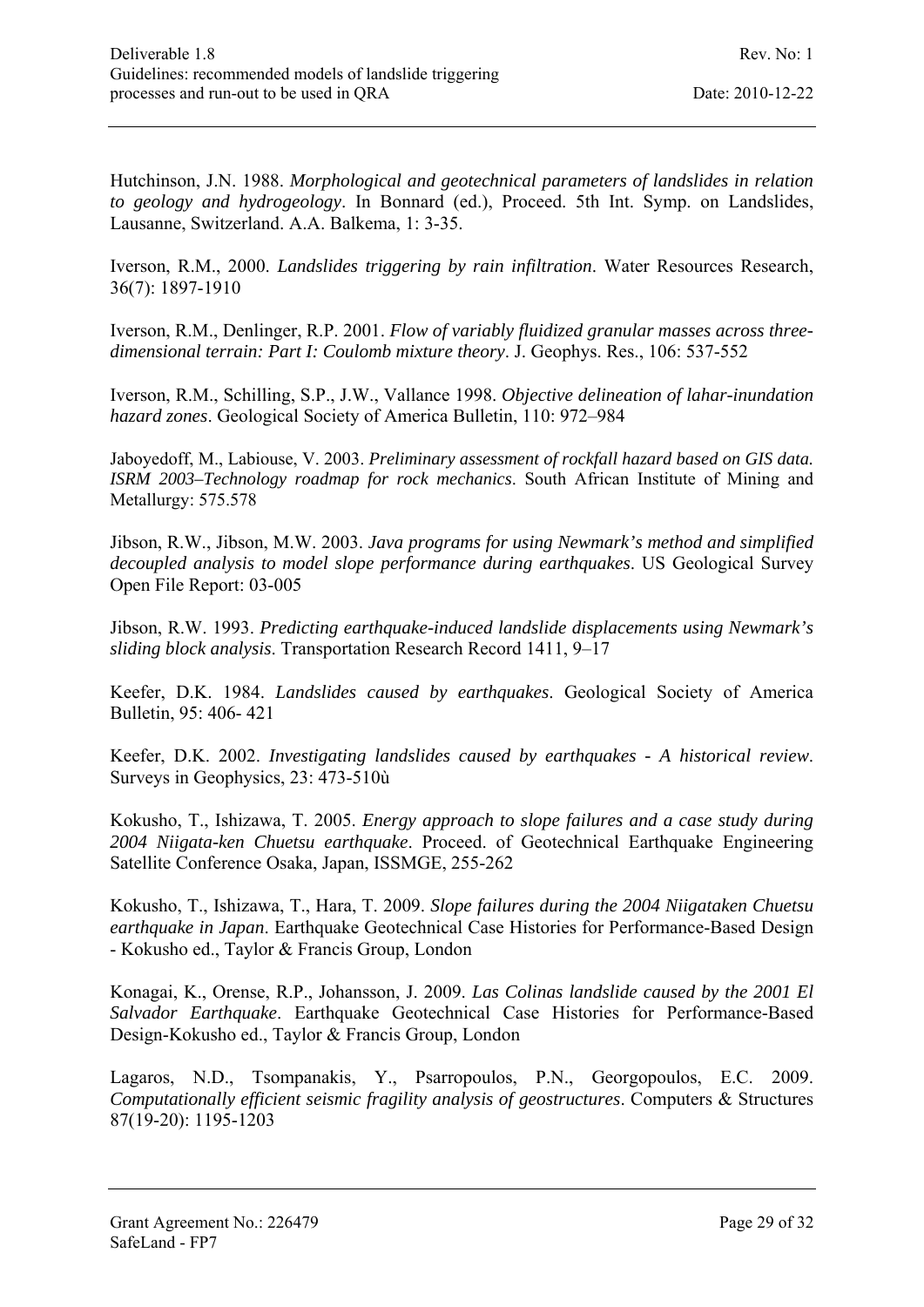Laigle, D., Coussot,P. 1997 *Numerical Modelling of Mudflows.* Journal Hydrology Engineering, ASCE, 123: 617-623

Latha, G.M., Garaga, A. 2010. *Seismic Stability Analysis of a Himalayan Rock Slope*. Rock Mechanics and Rock Engineering: 1-13

Leroueil, S., Vaunat, J., Picarelli, L., Locat, J., Lee, H., Faure, R.M. 1996. *Geotechnical characterization of slope movements.* Proceed.  $7<sup>th</sup>$  Int. Symp. on Landslides, Trondheim, 1: 53-74

Li, T. 1983. *A mathematical model for predicting the extent of a major rockfall*. Zeitschrift für Geomorphologie 24: 473- 482

McDougall, S, Hungr, O. 2004. *A model for the analysis of rapid landslide motion across three-dimensional terrain*. Canadian Geotechnical Journal 41(12):1084–1097

Michael-Leiba, M., Baynes, F., Scott, G. and Granger, K. 2003. *Regional landslide risk to the Cairns community*. Natural Hazards, 30: 233-249

Miles, S.B., Keefer, D.K. 2009. *Evaluation of CAMEL--comprehensive areal model of earthquake-induced landslides*. Engineering Geology 104(1-2): 1-15

Montgomery, D.R., Dietrich, W.E. (1994). *A physicall based model for the topographic control on shallow landsliding*. Water Resources Research 30: 1153-1171

Morgan, G.C., Rawlings, G.E., Sobkowicz, J.C., 1992. *Evaluating total risk to communities from large debris flows*. Procede. 1st Canadian Symp. on Geotechnique and Natural Hazards. BiTech Publishers, Vancouver, BC: 225-236.

Newmark, N.M. 1965. *Effects of earthquakes on dams and embankments*. Geotechnique 15, 139-160

Nicoletti, P.G., Sorriso-Valvo, M. 1991. *Geomorphic controls of the shape and mobility of rock avalanches*. Geological Society of America Bulletin 103: 1365-1373

Olivares, L., Tommasi, P. 2008. *The role of suction and its changes on stability of steep slopes in unsaturated granular soils.* Proceed. 10<sup>th</sup> Int. Symp. on Landslides and Engineered Slopes, Xi'an, China, Chen Z., Zhang J., Li Z. Wu F. Ho K. eds., Taylor&Francis, London, 2: 203-215

Paolucci, R. 2002. *Amplification of earthquake ground motion by steep topographic irregularities*. Earthquake Engineering and Structural Dynamics 31(10), 1831–1853

Papadopoulos, G.A., Plessa, A. 2000. *Magnitude-distance relations for earthquake-induced landslides in Greece*.Engineering Geology 58(3-4): 377-386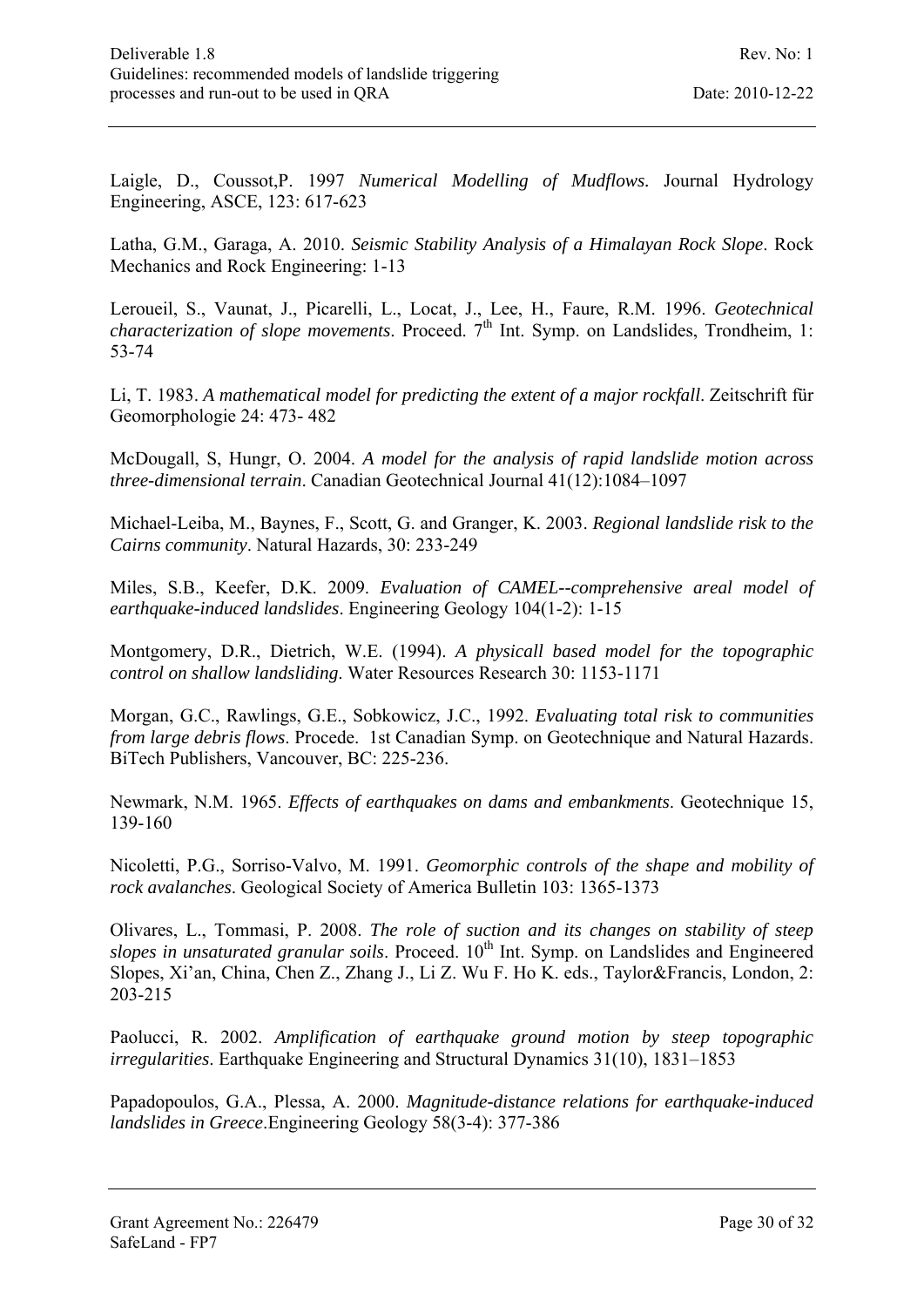Pastor, M., Haddad, B., Sorbino, G., Cuomo, S., Drempetic, V. 2009. *A depth integrated coupled SPH model for flow-like landslides and related phenomena*. Int. Journal Numerical and Analytical .Methods n Geomechanics, 33(2): 143-172

PEER strong ground motion database http://peer.berkeley.edu/smcat/index.html

Peng, W.F., Wang, C.L., Chen, S.T., Lee, S.T. 2009. *Incorporating the effects of topographic amplification and sliding areas in the modeling of earthquake-induced landslide hazards, using the cumulative displacement method*. Computers and Geosciences 35(5): 946-966

Pfeiffer, T.J., Bowen, T.D., 1989. *Computer simulation of rockfalls*. Bulletin of the Association of Engineering Geologists, 26(1): 135–146.

Prochaska, A. B., Santi, P.M., Jerry, D., Higgins, J.D., Cannon, S.H. 2008. *Debris-flow runout predictions based on the average channel slope (ACS)*. Engineering Geology 98(1-2): 29-40.

Quecedo, M., Pastor, M., Herreros, M.I. 2004. *Numerical modelling of impulse wave generated by fast landslides*. Int. Journal Numerical Methods. In Engineering, 59: 1633-1656

Rathje, E.M., Bray, J.D. 2000. *Nonlinear coupled seismic sliding analysis of earth structures*. Journal of Geotechnical and Geoenvironmental Engineering 126(11): 1002–1014

Rickenmann, D. 1999. *Empirical relationships for debris flows*. Natural Hazards, 19: 47–77

Savage, W.Z., Godt, J.W., Baum, R.L. 2004. *Modeling time-dependent areal stability*. Proceed. 9<sup>th</sup> Int. Symp. on Landslides, Rio de Janeiro, Lacerda W.A., Erlich M., Fontoura S.A.B., Sayao A.S.F. eds., 1:23-36

Savage, W.Z., Hutter, K. 1991. *The dynamics of avalanches of granular materials from initiation to runout. Part I: Analysis.* Acta Mechanica 86: 201-223

Scheidegger, A. 1973. *On the prediction of the reach and velocity of catastrophic landslides*. Rock Mechanics, 5: 231-236

Sorbino, G., Sica, C., Cascini, L. 2010. *Susceptibility analysis of shallow landslides source areas using physically based models*. Natural Hazard 53: 313-332

Sousa, J., Voight, B. 1995. *Multiple-pulsed debris avalanche emplacement at Mount St. Helens in 1980: Evidence from numerical continuum flow simulations*. Journal of Volcanology and Geothermal Research, 66(1-4): 227-250

Taiebat ,M., Kaynia, A. 2010. *A practical model for advanced nonlinear analysis of*  earthquake effects in clay slopes. Proceed 5<sup>th</sup> Int. Conf. on Recent Advances in Geotechnical Earthquake Engineering and Soil Dynamics, San Diego, California